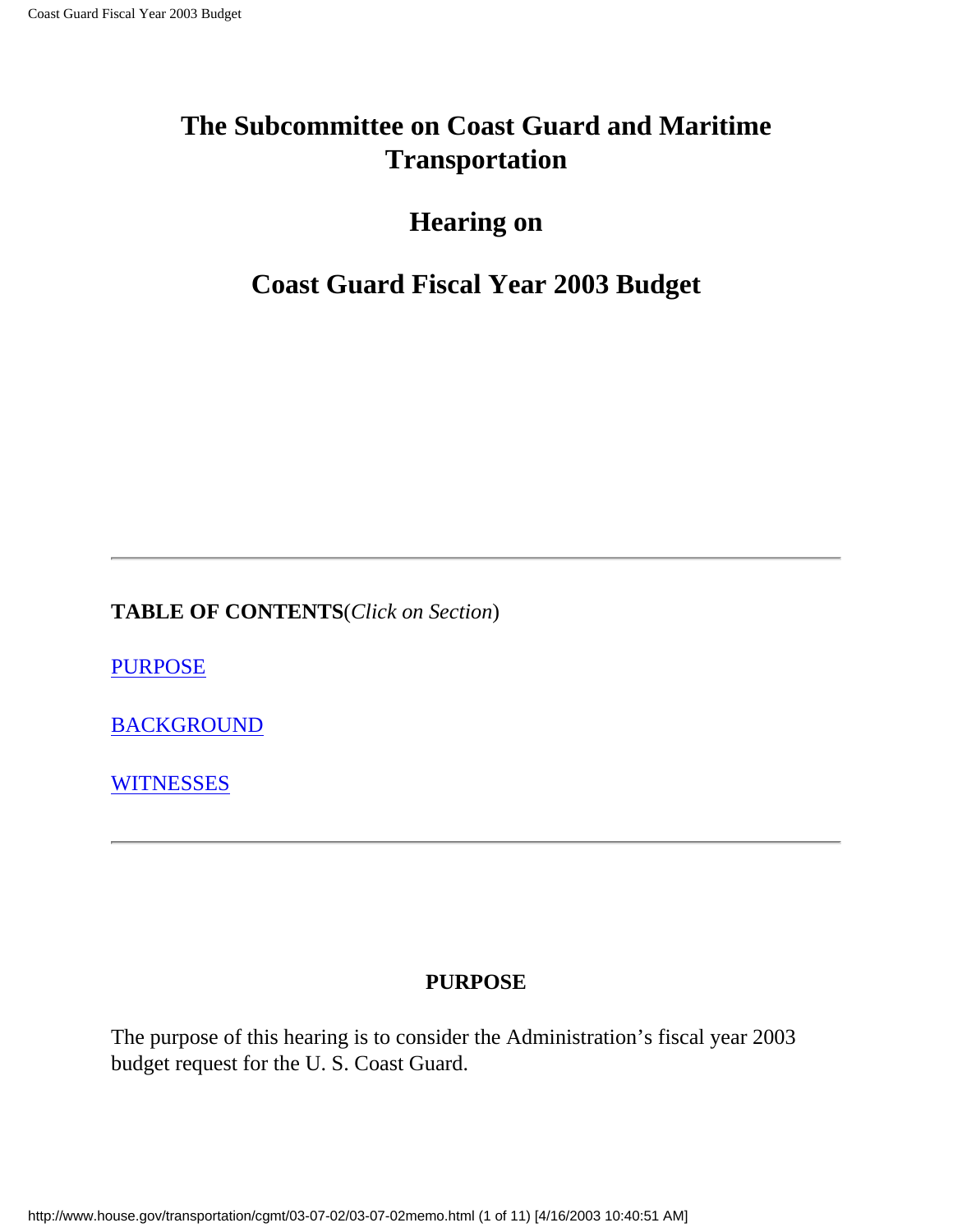### **BACKGROUND**

#### <span id="page-1-0"></span>Fiscal Year 2003 Coast Guard Budget Request

The Administration requests \$7.1 billion for fiscal year 2003 for Coast Guard activities that are subject to appropriation. This request is \$1.6 billion (28 percent) more than the amount appropriated for the Coast Guard in fiscal year 2002. This request places specific emphasis on the Coast Guard's search and rescue and homeland security focused missions. Approximately \$700 million of the increase is provided for new military entitlement programs and to enhance Coast Guard operations. The remaining increase of \$900 million is due to an accounting change which fully accrues the Coast Guard's retirements and health care costs. Both of these accounting initiatives would require the enactment of legislation to become effective.

The following table compares the fiscal year 2001 and 2002 Coast Guard appropriations (with and without the accrual) with the fiscal year 2003 Coast Guard budget request (in millions of dollars):

| <b>Major Coast Guard</b><br><b>Account</b>          | <b>Fiscal</b><br>Year<br>2001<br><b>Actual</b> | <b>Fiscal Year</b><br>2002 Enacted<br>$+$ \$209M<br><b>Emergency</b><br><b>Supplemental</b> | <b>Fiscal Year</b><br>2002 Enacted<br>$+$ \$209M<br><b>Emergency</b><br>Supplemental<br>+ Accrual | Fiscal<br><b>Year 2003</b><br><b>President's</b><br><b>Budget</b><br><b>Request</b> |
|-----------------------------------------------------|------------------------------------------------|---------------------------------------------------------------------------------------------|---------------------------------------------------------------------------------------------------|-------------------------------------------------------------------------------------|
| <b>Operating Expenses</b>                           | 3,295.2                                        | 3,589.7                                                                                     | 3,902.7                                                                                           | 4,635.3                                                                             |
| Acquisition, Construction, &<br><b>Improvements</b> | 406.1                                          | 636.1                                                                                       | 643.9                                                                                             | 735.8                                                                               |
| <b>Environmental Compliance</b><br>and Restoration  | 16.7                                           | 16.9                                                                                        | 17.2                                                                                              | 17.3                                                                                |
| <b>Alterations of Bridges</b>                       | 15.5                                           | 15.5                                                                                        | 15.5                                                                                              | 0.0                                                                                 |
| <b>Retired Pay</b>                                  | 778.0                                          | 876.3                                                                                       | 876.3                                                                                             | 889.0                                                                               |
| <b>Reserve Training</b>                             | 80.2                                           | 83.2                                                                                        | 100.3                                                                                             | 112.8                                                                               |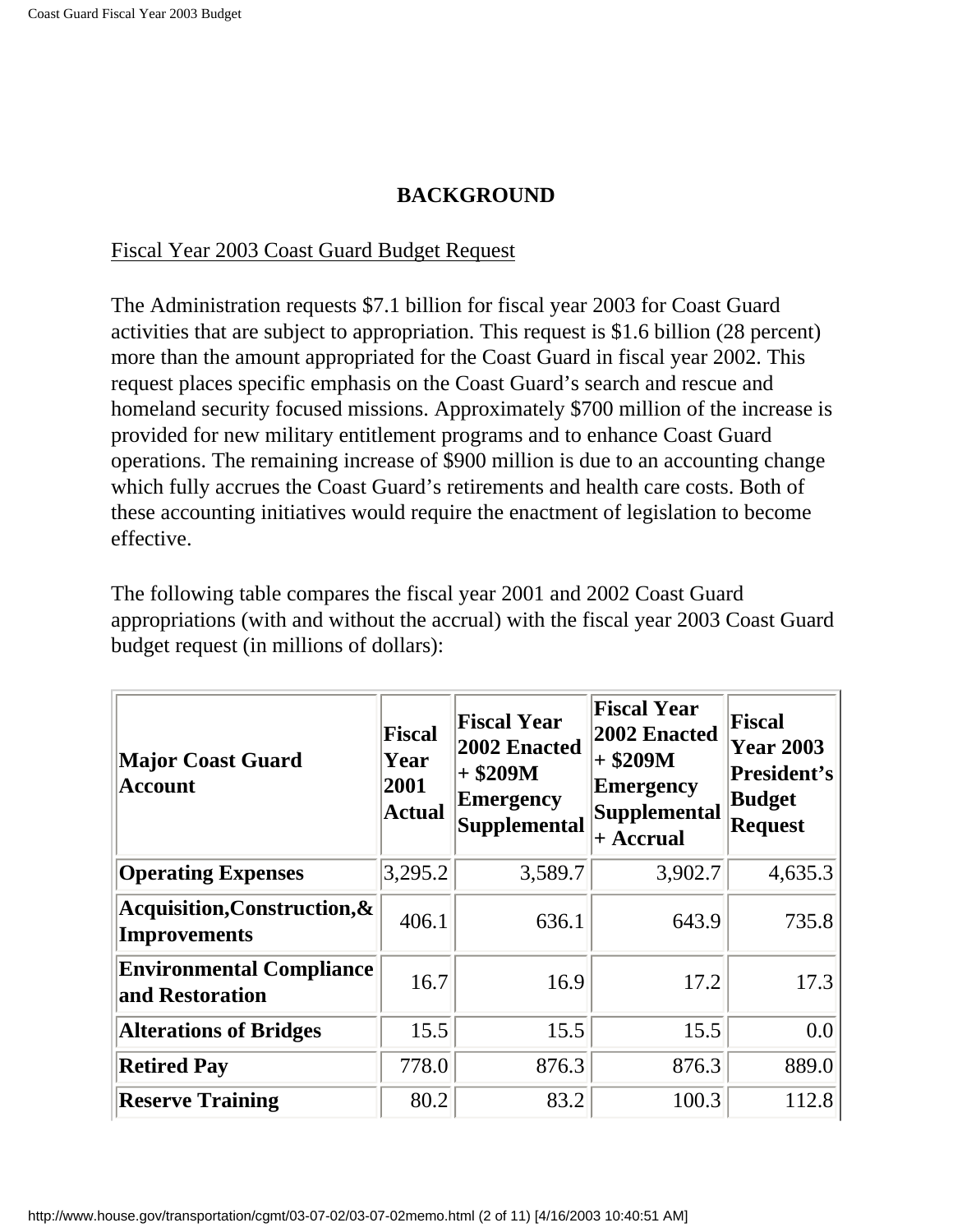| <b>Research, Test, and</b><br><b>Evaluation</b>         | 21.3    | 20.3    | 21.1    | 23.     |
|---------------------------------------------------------|---------|---------|---------|---------|
| <b>Payment to CG Military</b><br><b>Retirement fund</b> | N/A     | N/A     | N/A     | 736.0   |
| <b>TOTALS</b>                                           | 4,613.0 | 5,238.0 | 5,577.0 | 7,149.3 |

#### OPERATING EXPENSES (OE)

#### General

The budget request for Coast Guard operating expenses in fiscal year 2003 is \$4.6 billion, an increase of \$733 million, or nineteen percent, over the fiscal year 2002 appropriated level (these figures include the retirement and health care accruals for fiscal years 2002 and 2003). Operating expenses account for about two-thirds of the Coast Guard's budget and fund Coast Guard search and rescue, port security, aids to navigation, marine safety, marine environmental protection, and law enforcement operations. This includes funding for 37,249 military and 6,390 civilian personnel.

The Coast Guard's operating expense request includes an additional \$266 million to continue maritime homeland security projects originally funded in the fiscal year 2002 supplemental appropriation and to continue the operation of other assets acquired in 2002. The President also requests an additional \$213 million to further improve Coast Guard maritime homeland security systems as well as the Coast Guard's search and rescue and maritime safety operations. The President's announced pay raises in fiscal year 2003 for Coast Guard military personnel, 4.1percent, and civilian personnel, 2.6percent, would cost the Coast Guard \$98 million. In addition, this request increases Coast Guard military personnel by 1,978 and civilians by 220.

### ACQUISITION, CONSTRUCTION AND IMPROVEMENTS (AC&I)

The Administration requests \$736 million in acquisitions funding for fiscal year 2003, a \$92 million, or 14 percent, increase over the amount appropriated in fiscal year 2002 (these figures include the retirement and health care accruals for fiscal years 2002 and 2003). This request places specific emphasis on the Coast Guard search and rescue and homeland security missions. These activities include the acquisition, construction, renovation, and improvement of vessels, aircraft, other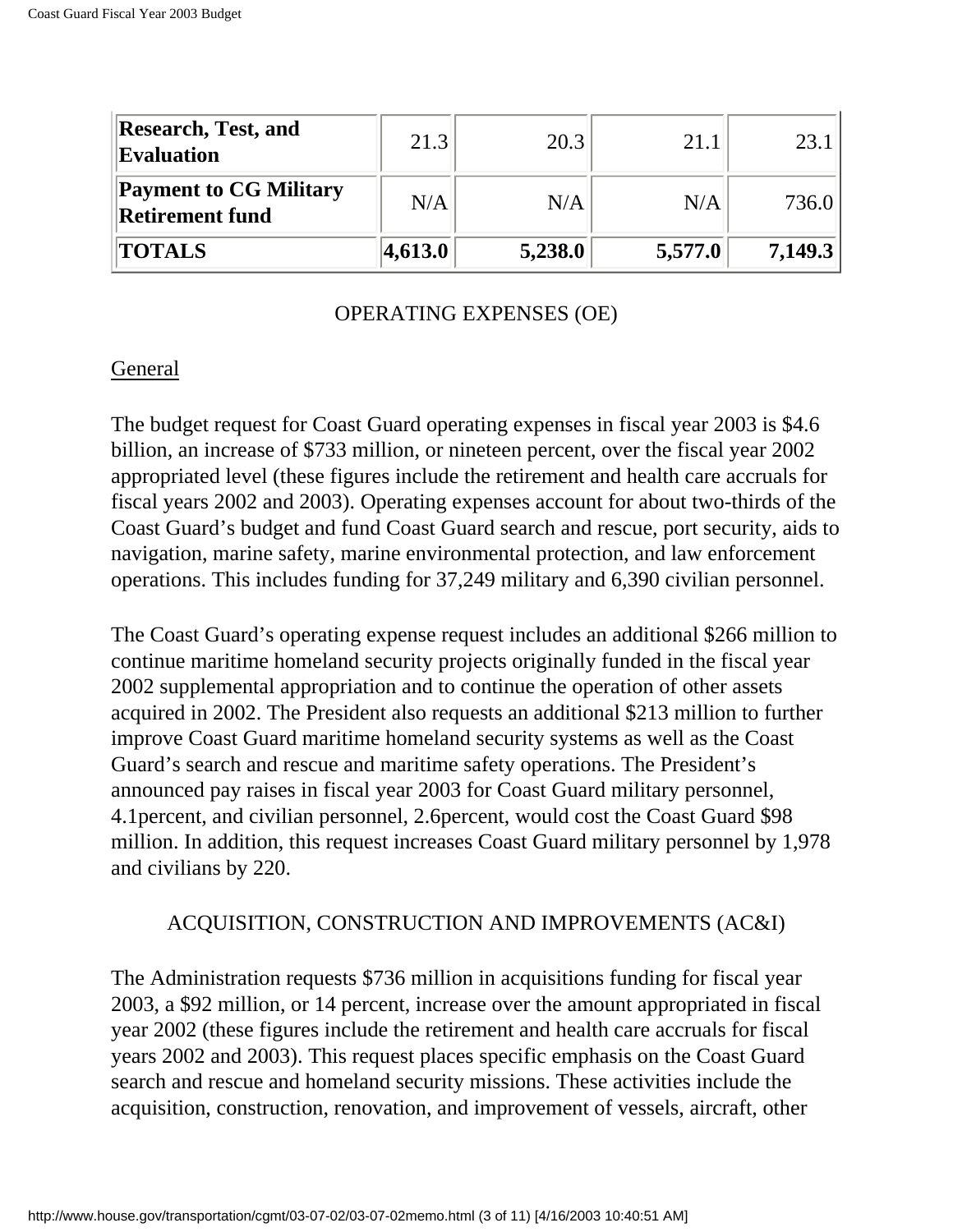equipment, and shore facilities. This account also funds the Coast Guard's Deepwater Capability Replacement Project and the Coast Guard personnel responsible for acquisition.

#### ENVIRONMENTAL COMPLIANCE AND RESTORATION

For environmental compliance and restoration, funding of \$17 million, \$105,000 more than the amount appropriated for fiscal year 2002, has been requested to mitigate environmental problems resulting from the operation of former and current Coast Guard facilities, and to ensure that Coast Guard facilities are in compliance with applicable laws and regulations. This funding would be used to clean up thousands of batteries disposed of by the Coast Guard in many locations. Another part of this program is to continue to clean up hazardous waste sites in Kodiak, Alaska, and Elizabeth City, North Carolina. Finally, this request includes \$500,000 to conduct remedial action at the Coast Guard Yard in Baltimore, Maryland.

#### ALTERATION OF BRIDGES

The Bridge Alternation program provides the Federal government's share of the costs for altering or removing bridges determined to be obstructions to navigation. Under the Truman-Hobbs Act of 1940, (33 U.S.C. 511et seq.), the Coast Guard shares, with the bridge owner, the cost of altering railroad and publicly-owned highway bridges which obstruct the free movement of vessel traffic.

The Administration requests no funding for the alteration or removal of obstructive railroad bridges.

### RESERVE TRAINING

The Coast Guard provides qualified individuals and a limited number of trained Port Security Units for mobilization in the event of national emergency or disaster. The reservists maintain readiness through mobilization exercises and duty alongside regular Coast Guard members during routine and emergency operations. In addition, the Coast Guard Reserve fills critical national security and national defense roles in both Homeland Security and in direct support of the Department of Defense.

In the immediate wake of the September 11, 2001 terrorist attacks, over 2,500 Coast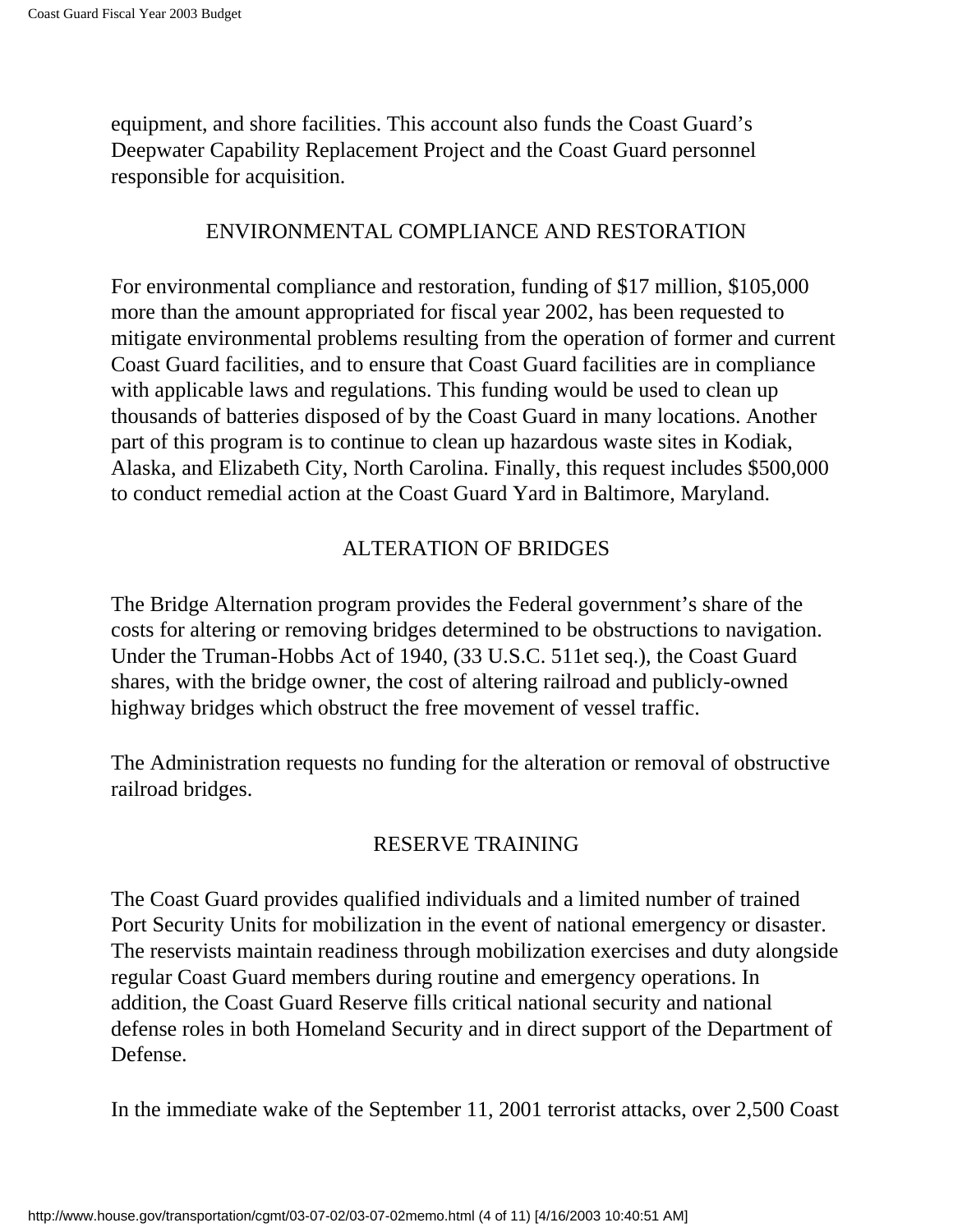Guard Reserve personnel were recalled to active duty. Today, approximately 1900 Coast Guard Reservists remain on active duty.

The fiscal year 2003 budget request proposes funding of \$113 million, an increase of \$13 million, for Coast Guard Reserve training to support the authorized strength of 9,000, an increase of 1,000 reservists.

#### RESEARCH, DEVELOPMENT, TEST AND EVALUATION (RDT&E)

For research, development, test and evaluation, the Administration proposes to spend \$23 million, a \$2 million increase above fiscal year 2003 appropriated level. This account funds the development of techniques, methods, research, hardware, systems, and planning to improve the productivity of existing Coast Guard missions. The RDT&E program is focusing its research competencies on improvements to maritime homeland security by providing sensors, equipment, and decision-making tools needed for threat awareness, prevention, response, and consequence management at the port level.

#### BOAT SAFETY

In 1984, the Wallop-Breaux amendments to the Deficit Reduction Act of 1984 created the Aquatic Resources Trust Fund. The Wallop-Breaux Trust Fund consists of two accounts, the Sport Fish Restoration Account and the Boat Safety Account. Annually, up to \$70 million of the motorboat fuel taxes paid by recreational boaters are deposited in the Boat Safety Account to fund state boating safety grant programs coordinated by the Coast Guard.

Subtitle D of title VII of the Transportation Equity Act for the 21st Century, P.L. 105-178, is the Sportfishing and Boating Safety Act of 1998. This legislation amends the Recreational Boating Safety Program, administered by the Coast Guard. Under these amendments, states receive \$59 million without appropriation for boating safety programs. An additional \$13 million may be appropriated from the Coast Guard's budget for boating safety programs. This legislation also provides the Coast Guard with \$5 million annually to coordinate and carry out the national recreational boating safety program.

The Administration does not request additional funding above the \$64 million permanently appropriated for the boating safety program and Coast Guard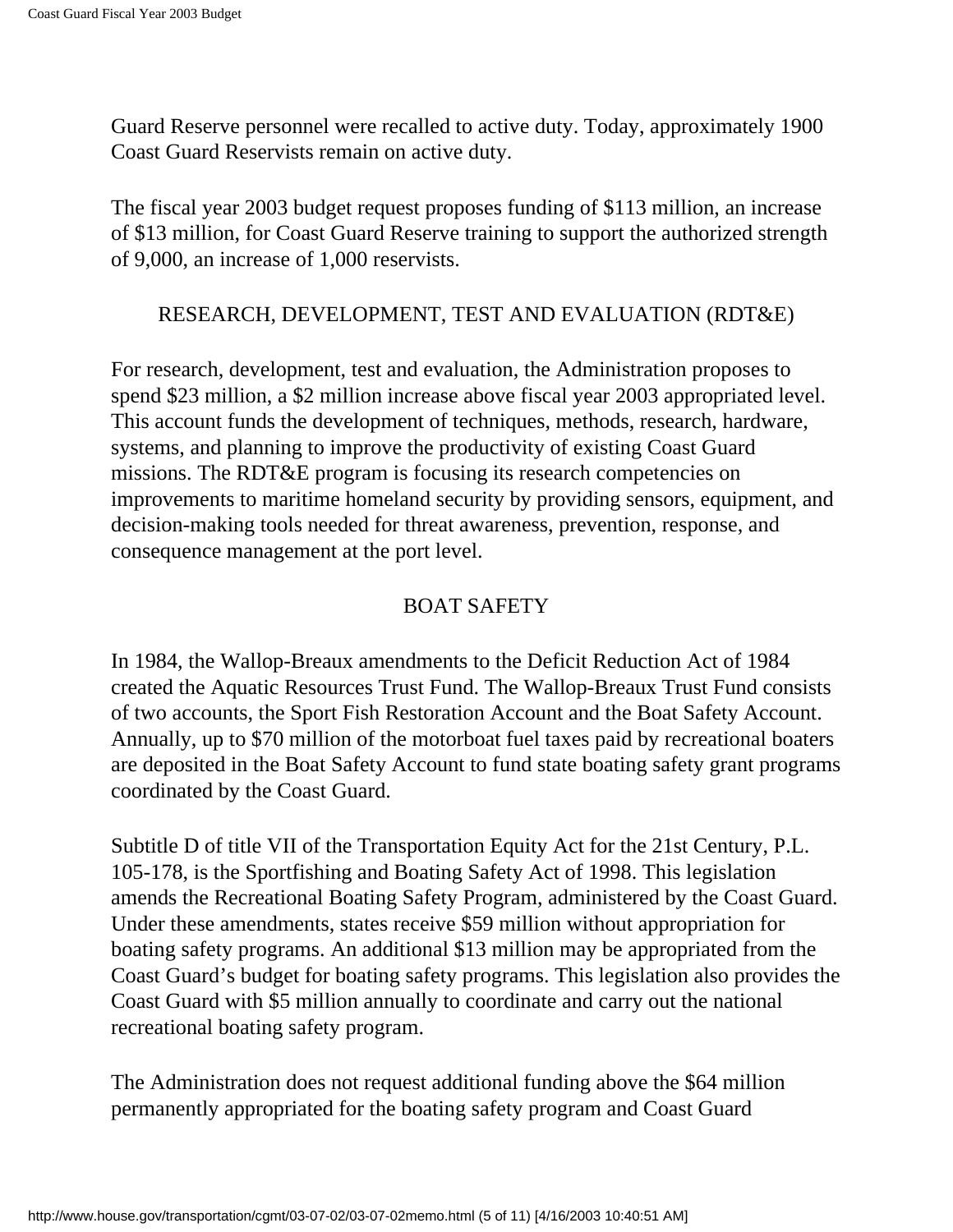administrative expenses.

### RETIRED PAY

The Coast Guard's mandatory fiscal year 2003 retired pay liability is \$935 million. This year the Administration has proposed legislation to shift retirement costs from a central mandatory account to the affected programs' discretionary accounts (see below section).

### OIL SPILL LIABILITY TRUST FUND

Established by the Oil Pollution Act of 1990, the Oil Spill Liability Trust Fund provides a source of funds, not subject to appropriation, to pay oil spill removal costs and damages, including assessment of natural resources damages, and Federal expenses necessary to administer the Fund. Each year, the Fund may provide up to \$50 million for emergency response costs and pay all valid claims for oil spill damages resulting from oil spills. The Administration's fiscal year 2003 request from the Oil Spill Liability Trust Fund is \$61.2 million, including \$50 million for emergency response costs, \$10 million for payment of claims, and \$1.2 million for support of the Prince William Sound Oil Spill Recovery Institute in Cordova, Alaska

### KEY ISSUES ASSOCIATED WITH THE BUDGET REQUEST

#### Homeland Maritime Security

The President's 2003 budget request increases the Coast Guard's homeland securityrelated missions funding by \$282 million, to an overall level of \$2.9 billion. After September 11, 2001, the Coast Guard's port security mission grew from approximately one to two percent of daily operations to between 50 and 60 percent today.

The President includes \$88 million in funding to build what the Coast Guard calls maritime domain awareness. The goal of maritime domain awareness is the timely possession of information and intelligence, and the ability to conduct surveillance and reconnaissance of all vessels, cargo, and people that operate in the maritime domain well before a potential threat enters U.S. maritime boarders. This amount includes \$10 million to conduct 29 port vulnerability assessments for the Nation's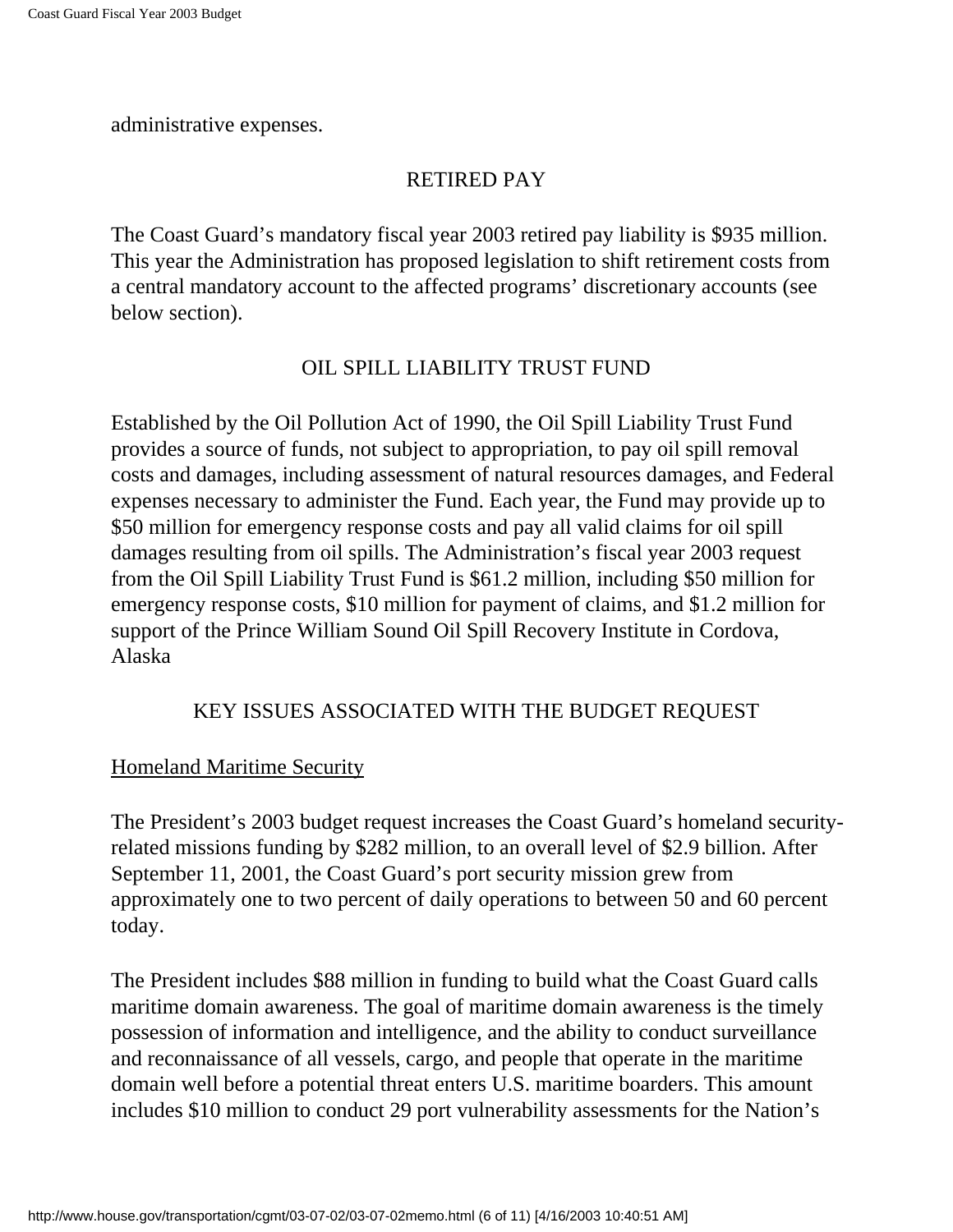most critical ports. The Coast Guard's maritime domain awareness initiative also provides \$34 million to significantly enhance the Coast Guard's ability to receive, fuse, disseminate, and transmit secure and non-secure information both internally and among other agencies.

The President's budget provides funding to ensure the control of high interest vessels by increasing vessel boarding and escort operations as well as the tracking of inbound vessels. The Administration requests \$18 million to fund 160 active duty sea marshals for the armed escort of high interest vessels and \$4 million to increase harbor safety patrols for all 49 Captains of the Port.

The President's budget proposal enhances Coast Guard presence and response capabilities by providing \$48 million to support six Coast Guard maritime safety and security teams. Each team will consist of 71 active duty personnel with the capability for harbor patrols, establishment of security zones, vessel interdiction and waterborne incident response within most critical U.S. ports.

The Administration requests \$51 million for the Coast Guard to protect its personnel, physical plant, and information technology capability. This amount includes \$18 million to provide chemical, biological and radiological protection, detection, and decontamination capabilities to Coast Guard units and strike teams. In addition, the President requests \$9.1 million for the acquisition of Coast Guard small arms thereby enabling Coast Guard units and personnel to operate and maintain an adequate small arms weapons inventory.

The President's budget request includes \$29 million to increase Coast Guard domestic and international outreach activities. This amount includes \$27 million for 110 contingency response planners for worldwide seaport infrastructure security. In addition, the President requests \$2 million for personnel and resources to manage all command, control, and communications aspects for response to an act of terrorism. Specifically, this funding will allow the Coast Guard to manage the implementation of an incident command system throughout the agency, which will ensure integrated planning and response operations.

#### Search and Rescue

The President's budget places specific emphasis on the Coast Guard's search and rescue mission by providing an additional \$122 million to enhance the Coast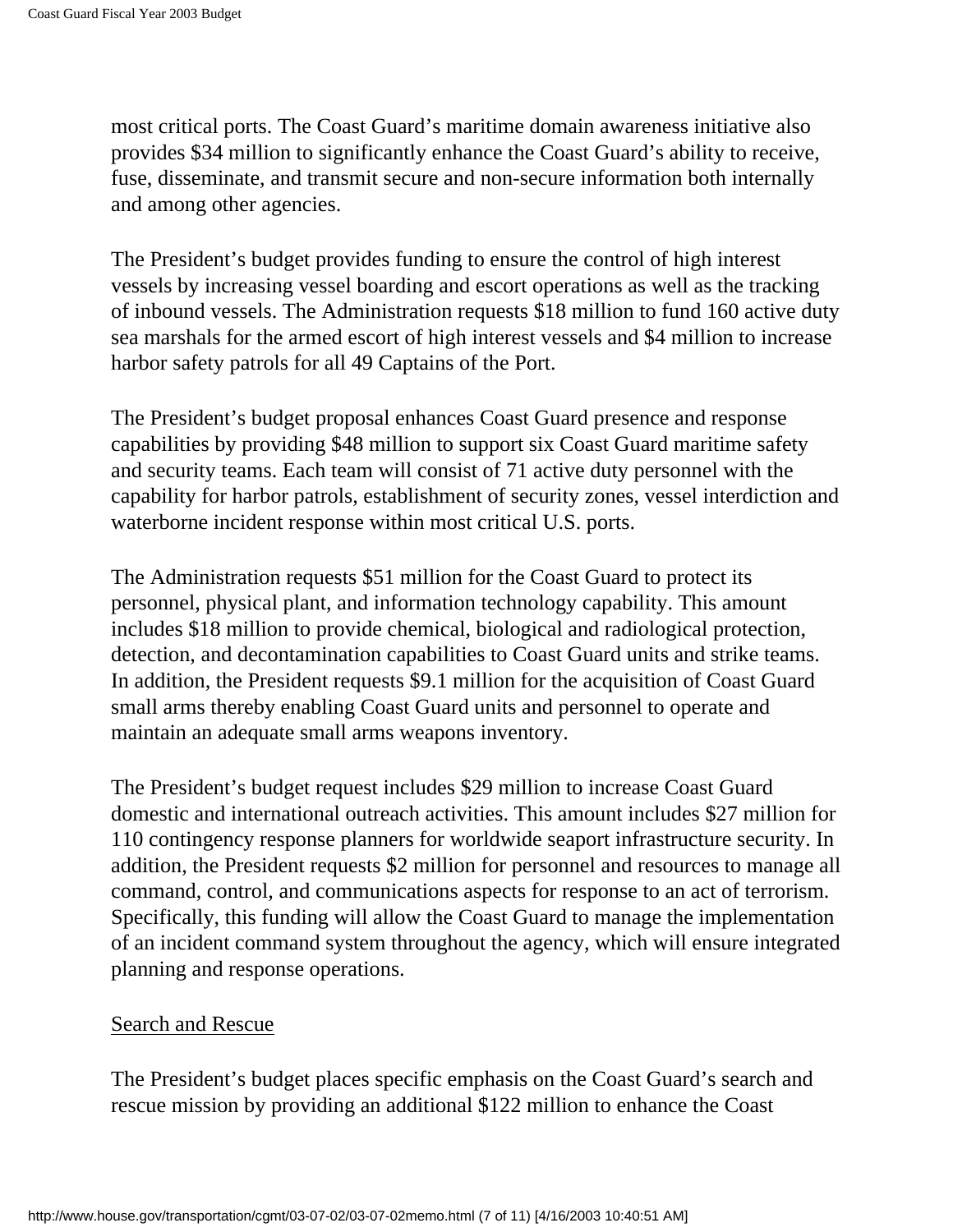Guard's ability to plan and respond to maritime incidents. Annually the Coast Guard responds to approximately 40,000 calls for assistance. This amount includes \$22 million to provide an additional 138 search and rescue personnel during fiscal year 2003 to fill critical personnel shortages at Coast Guard field search and rescue units. In addition, the President requests \$10 million to begin replacing the aging 41 foot utility boat fleet and to purchase several small boats. Also included in the request is \$90 million to overhaul the critical National Response System (discussed below).

#### Deepwater Capability Replacement Project

The Coast Guard's Deepwater Capability Replacement Project is intended to replace or modernize all assets used in the Coast Guard's Deepwater missions, which generally occur more than 50 miles offshore. Coast Guard activities in this zone typically require either extended on-scene presence, long transit distance to reach the operating area, forward deployment of forces, or a combination of these approaches. The Coast Guard has identified fourteen missions in this zone, including alien migration interdiction operations, drug interdiction, and fisheries law enforcement.

The Coast Guard began planning for replacing assets in 1996 because Deepwatercapable assets are nearing the end of their service lives, are technologically limited for performing deepwater missions effectively, and are expensive to operate because of relatively high crew requirements. Instead of proposing a traditional onefor-one asset-replacement program, the Coast Guard has hired three industry teams to develop competing proposals to develop a single, integrated package of ships, aircraft, and associated systems that will optimize performance of deepwater missions while minimizing life-cycle costs.

To date, the Coast Guard has spent \$436.3 million for three industry teams to develop a plan for replacing or modernizing existing assets. The winning team is to be selected the third quarter of fiscal year 2002. The Administration has requested \$500 million in fiscal year 2003 to fund the second year of implementation of the selected team's proposed plan. Both the Secretary of Transportation and the Office of Budget and Management have jointly certified full funding for the Deepwater project for fiscal years 2003-2007. The Coast Guard estimates the acquisition cost of the Deepwater project at \$10 billion over the next twenty years, but this figure could change.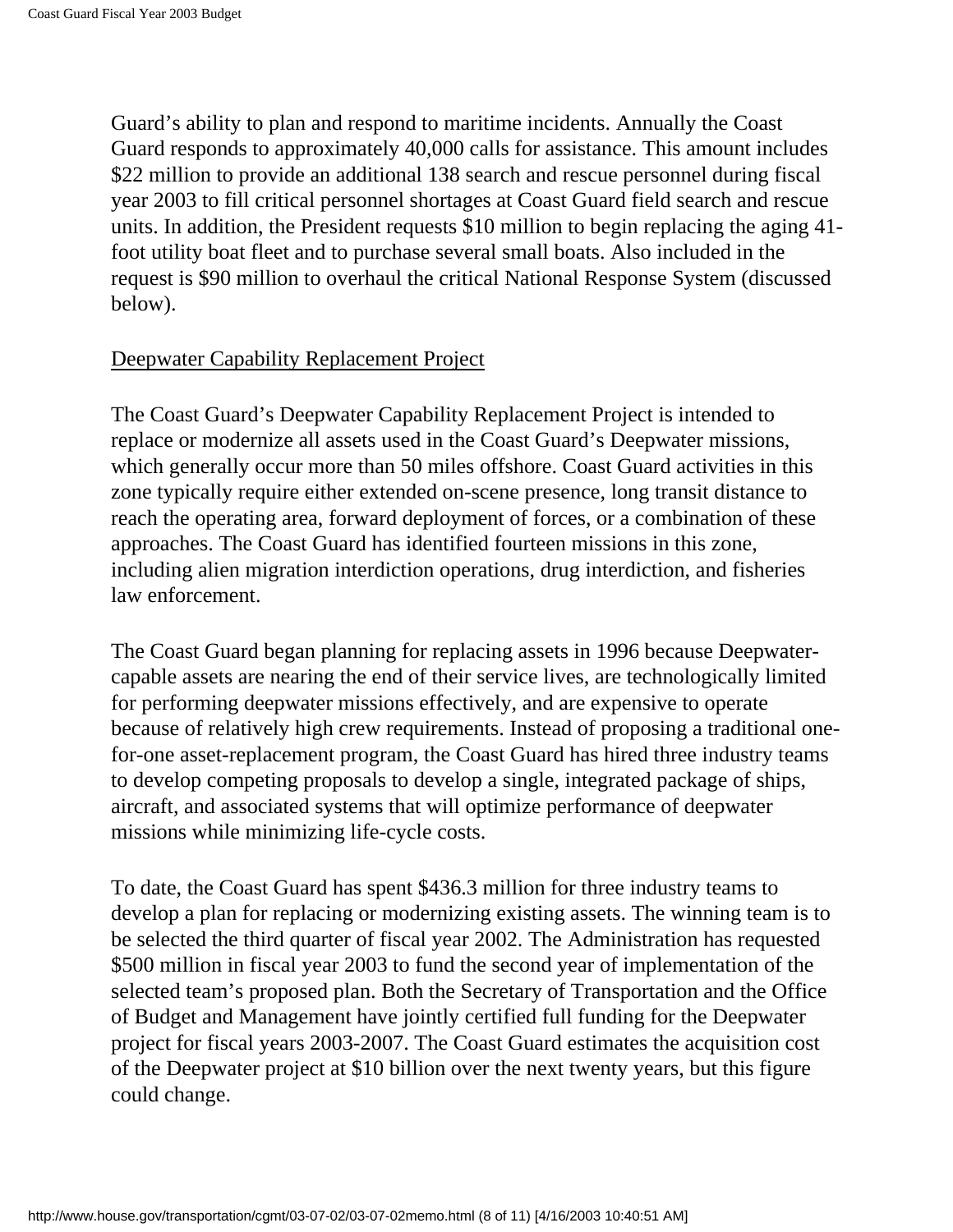#### National Distress and Response System Modernization (NDRSM) Project

The National Distress System provides two-way voice communications coverage for the majority of Coast Guard missions in coastal areas and navigable waterways where commercial and recreational traffic exists. The Coast Guard's system monitors the international VHF maritime distress frequency (Channel 16) and acts as the primary command and control network to coordinate Coast Guard search and rescue response activities. The secondary function of the system is to provide command, control, and communications for Coast Guard missions involving national security, maritime safety, law enforcement, and marine environmental protection. The national distress and communication capability of the existing communications system, built in the 1970's, is inadequate. The current system is unable to accommodate the significant growth in maritime commerce and recreational boating.

The President's request provides \$90 million to conduct independent environmental assessments of potential site locations, complete test and evaluation plans, as well as conduct site surveys of potential tower locations. This project will fully modernize the existing VHF-FM National Distress System and provide improved distress alerting and response coordination capability, along with improved command and control for all Coast Guard missions. The new system will include direction finding, asset tracking, digital selective calling, and multi-channel transmitting and receiving capability.

To date, the Coast Guard has spent \$91.2 million on this project. The future cost of the National Distress System project is still to be determined. The Department of Transportation fiscal year 2002 appropriation requires this project to be completed by the end of fiscal year 2006.

### Full Funding of Coast Guard Retiree Cost and Health Benefits

Last year, the Administration proposed legislation, the Managerial Flexibility Act of 2001, to fully accrue the retirement and health care costs of Coast Guard military personnel as well as other Federal government personnel whose agencies do not use an accrual system at the present time. This legislation requires the establishment of the Coast Guard Military Retirement Fund. The new fund will make payments to current retirees, receive the accrual payments from Coast Guard accounts for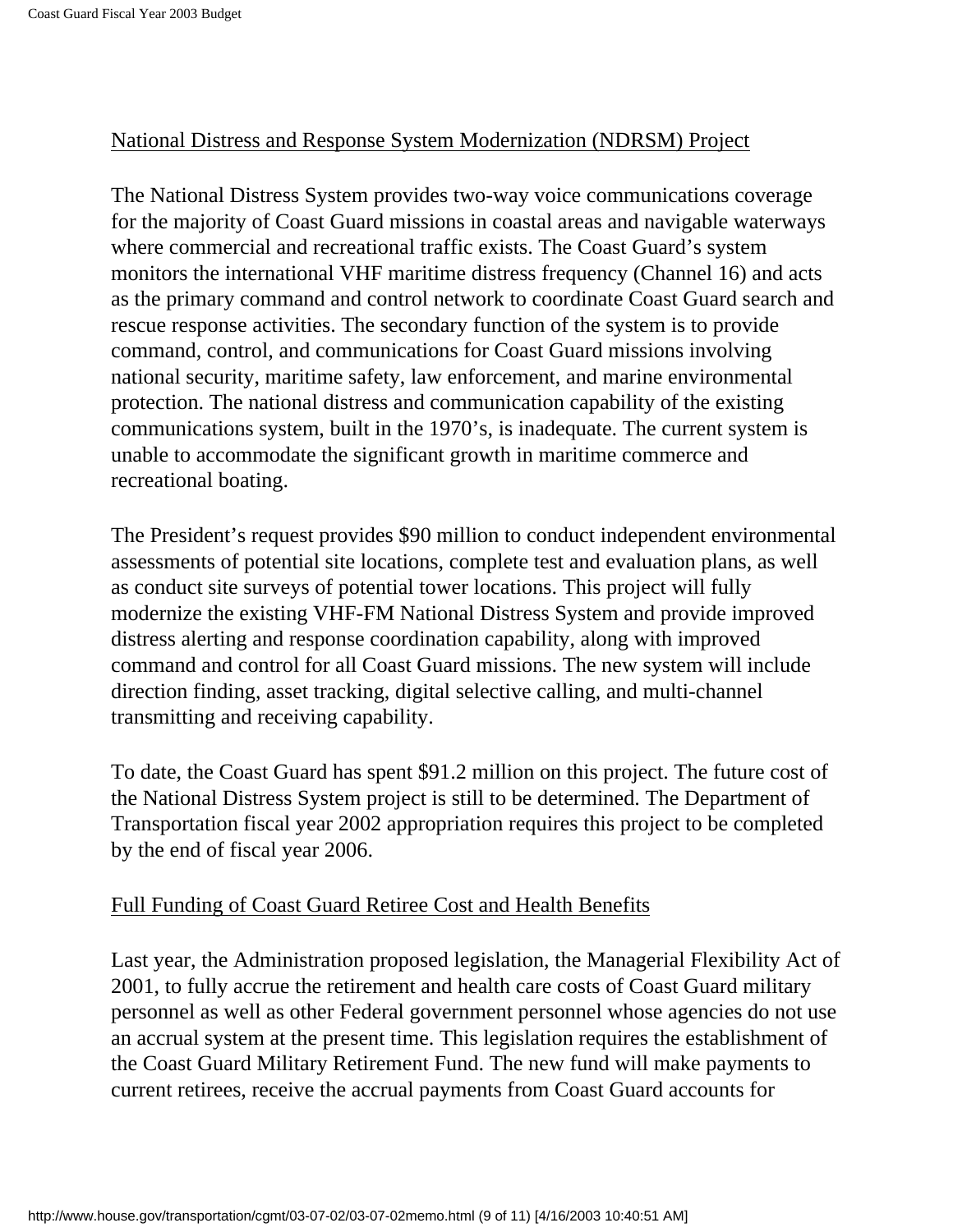current active duty members, and receive annual payments from the general fund to pay over time the previously unfunded retirement liabilities of current Coast Guard personnel.

The President's fiscal year 2003 budget assumes passage of this proposed legislation. Starting in fiscal year 2003, retirement costs will be shifted from a mandatory central account to the discretionary affected program account. The proposal does not increase or lower total budget outlays or alter the surplus/deficit since the higher payment will be offset by receipts in the pension fund. The shift will reduce reported costs from central mandatory accounts and increase reported costs in affected discretionary accounts.

The Administration requests \$889 million for the Coast Guard Military Retirement Fund to pay current retirees during fiscal year 2003. All of the Coast Guard's fiscal year 2003 requested budget accounts include an additional funding level for the accrual payments for current active duty members, as reflected in the above table. In addition, the Administration is requesting a \$736 million payment from the general fund to the retirement fund. This payment is to fund the unfunded liability of Coast Guard personnel that accrued prior to this change in the law, amortized over 40 years.

In addition, the National Defense Authorization Act of 2001 changed health care benefits of retirees over age 64 from a pay-as-you-go basis to an accrual system starting in fiscal year 2003. The proposed Managerial Flexibility Act of 2001 would also convert under age 65 retiree health benefits to an accrual system starting in fiscal year 2004.

#### User Fees

The fiscal year 2003 budget proposes that Congress enact legislation which would establish user fees for Coast Guard navigation assistance services to commercial vessels arriving in U.S. ports. Coast Guard navigation assistance services include buoy placement and maintenance, vessel traffic services, radio and satellite navigation systems, and waterways regulations. The fiscal year 2003 fee collections are estimated to be \$165 million. The Clinton Administration proposed user fees of this type, but Congress rejected the proposals.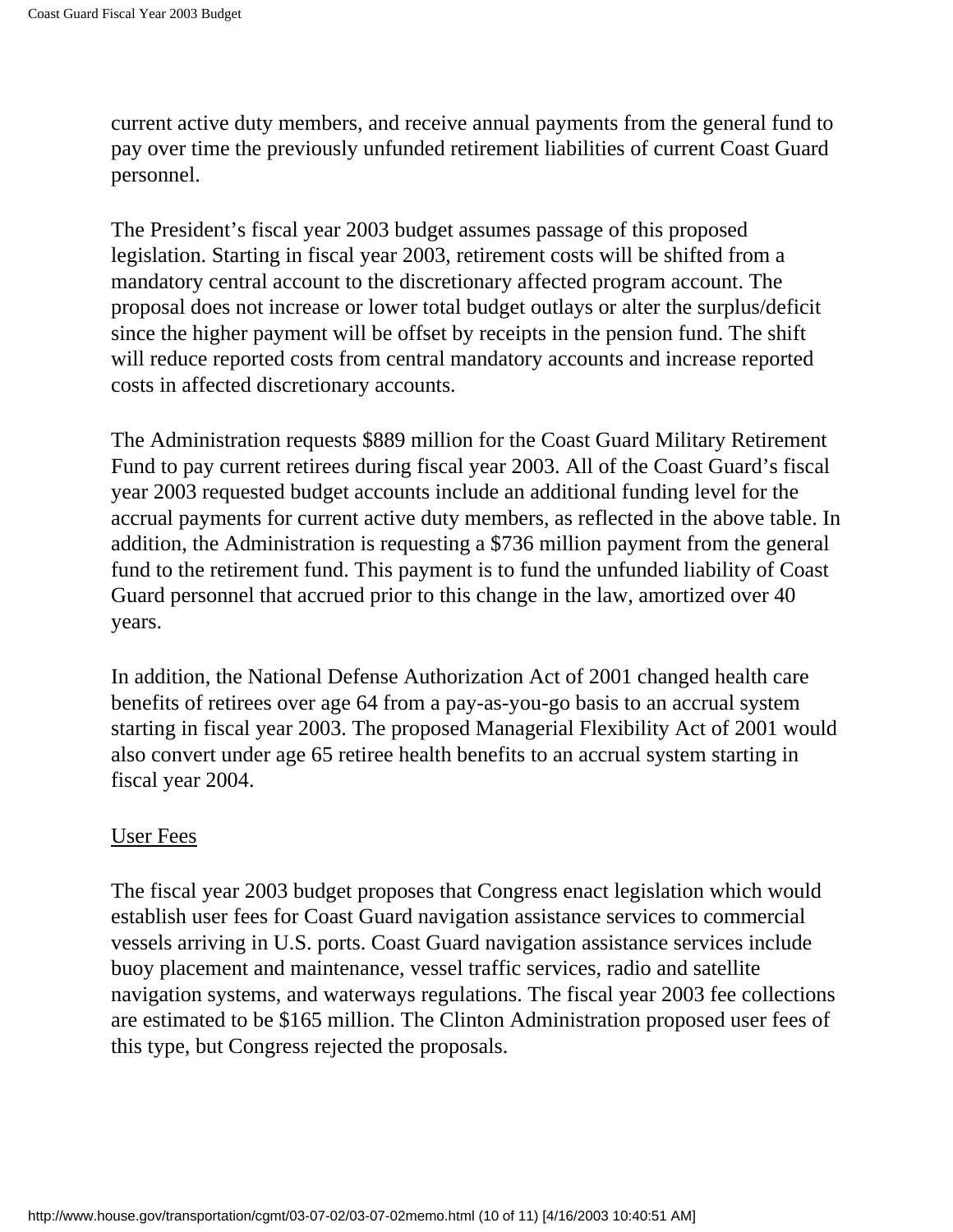#### **WITNESSES**

### **PANEL I**

[Admiral James M. Loy](#page-11-0) Commandant United States Coast Guard

<span id="page-10-0"></span>[Master Chief Petty Officer Vincent Patton, III](#page-21-0)

United States Coast Guard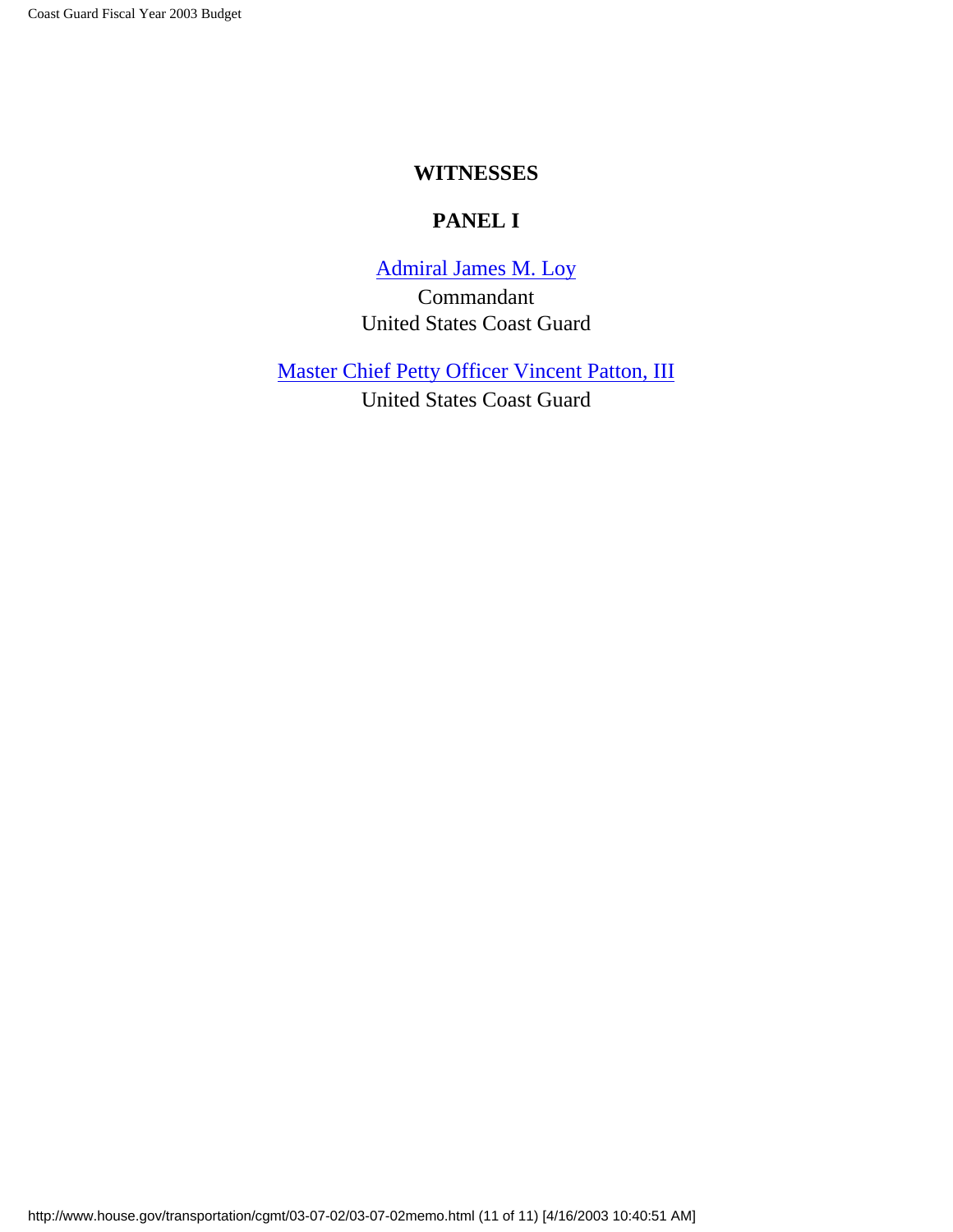<span id="page-11-0"></span>Loy Statement

# DEPARTMENT OF TRANSPORTATION UNITED STATES COAST GUARD STATEMENT OF ADMIRAL JAMES M. LOY ON THE COAST GUARD FISCAL YEAR 2003 BUDGET BEFORE THE SUBCOMMITTEE ON COAST GUARD & MARITIME TRANSPORTATION COMMITTEE ON TRANSPORTATION & INFRASTRUCTURE U.S. HOUSE OF REPRESENTATIVES MARCH 07, 2002

# **INTRODUCTION**

Good morning, Mr. Chairman and distinguished members of the Subcommittee. It is a pleasure to appear before you today to discuss the Coast Guard's fiscal year 2003 budget request and its impact on the essential daily services we provide the American public.

Working with Secretary Mineta and the Department of Transportation, the Coast Guard's fiscal year 2003 budget request first and foremost represents significant increases to address our Homeland Security responsibilities. The President said*, "the budget [being sent] to the United States Congress [has] the largest increase in spending for the Coast Guard in our nation's history."* Our ports, waterways, and coastal security are the focus of that increase.

Last year I talked about the Coast Guard's multi-year plan to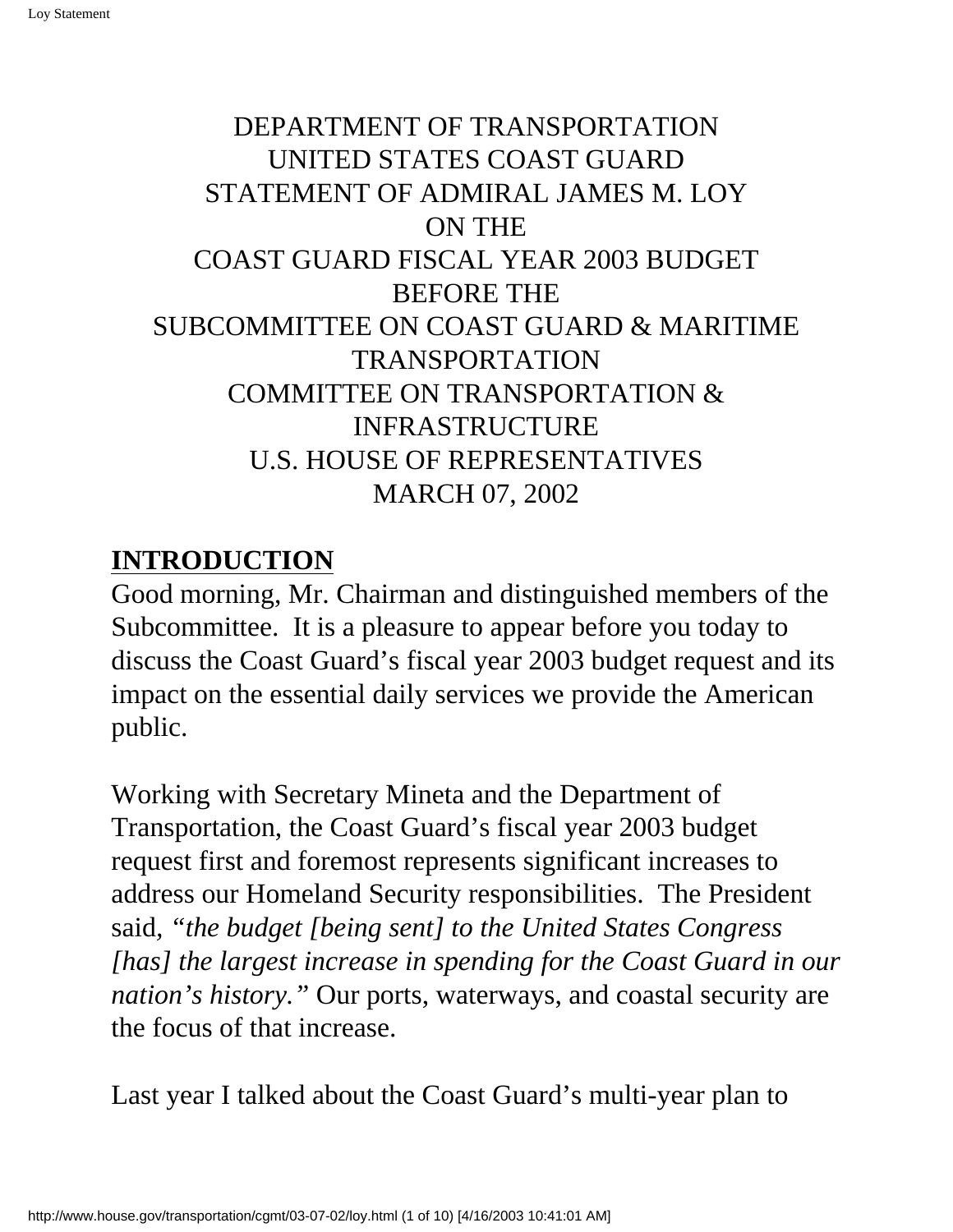transform our organization by Restoring Our Readiness and Shaping Our Future to enable the Coast Guard, as a multimissioned, maritime, military organization, to adapt to the needs of our Nation. This budget methodically continues that strategic effort and also concentrates on our efforts to rebuild our Search and Rescue program, a clear, Administration and Congressional priority. All these intentions were changed by the events of September 11th of last year. The transformation that we had designed occurred sooner, faster, and with greater force than we might have anticipated but it did not alter our fundamental vision...we must continue that transformation. As we bolster the foundation of our service, we'll simultaneously enhance our increased Maritime Homeland Security capabilities.

## **TRANSFORMING OUR ORGANIZATION**

The Coast Guard achieves its flexibility and strength through its military discipline, multi-mission character, and civil law enforcement authority. This unique authority and flexibility in operations allows our organization to shift our resources rapidly from one priority to another, often in a matter of minutes.

Our mission profile is different than planned for a year ago. At that time, Marine Safety was allocated 14 percent of our mission portfolio including the Coast Guard's traditional Port Safety and Security efforts. In the days and weeks following the terrorist attacks, we dedicated over half of all Coast Guard resources to Maritime Homeland Security—or as we now refer to it—Ports, Waterways, and Coastal Security. In fiscal year 2003, our traditional Marine Safety activities coupled with the resources dedicated to Ports, Waterways & Coastal Security will represent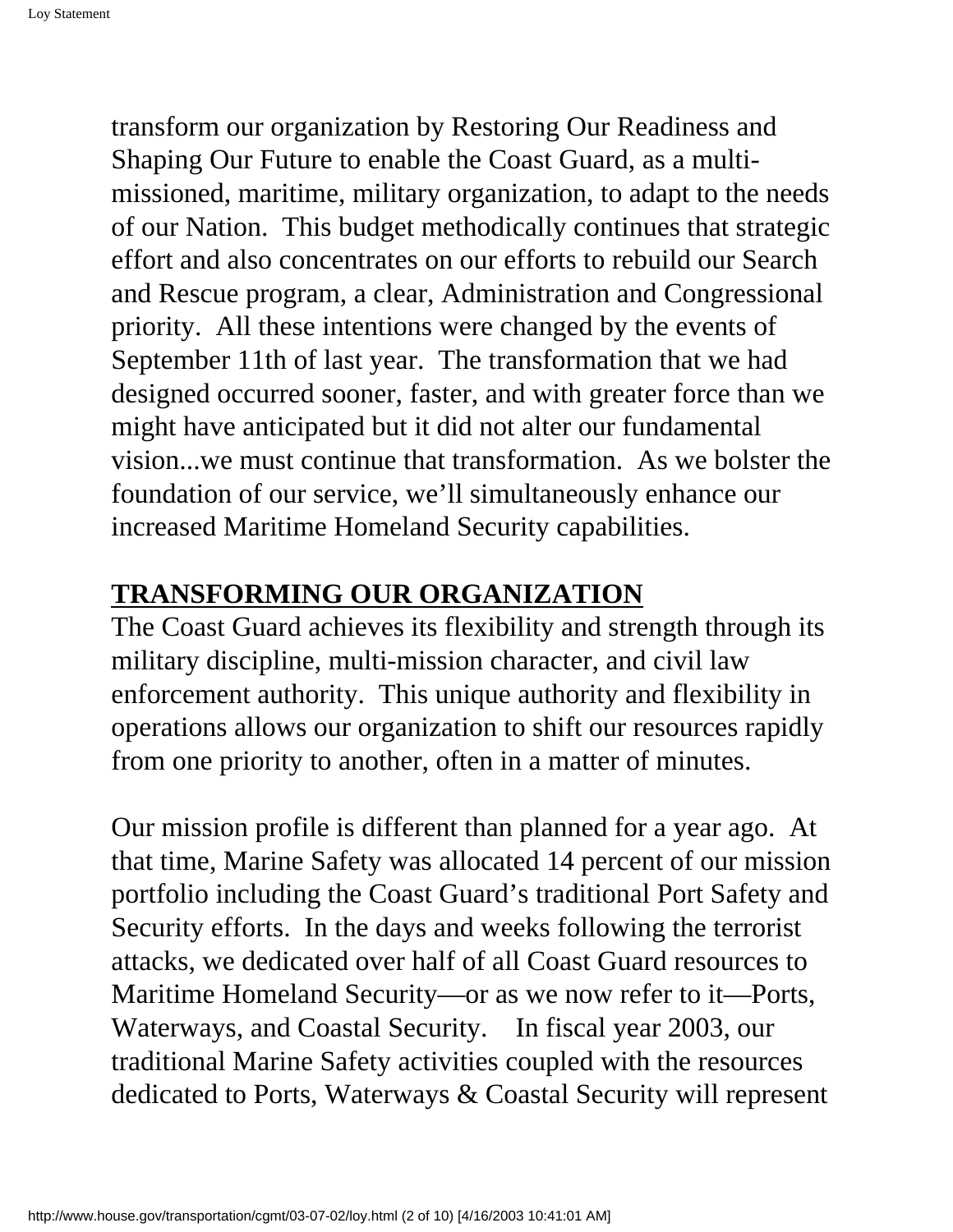a very significant 27 percent of our Coast Guard resources.

Terrorism, however, is only one of many modern day threats to homeland security. Migrant and drug smuggling compound the threat of terrorism when they contribute to illicit movement of people, money, and weapons across our borders. They continue to grow in severity each year. Profits from these criminal activities are well documented as significant funding engines for international terrorism.

Our Maritime Transportation System (MTS) is both valuable and vulnerable. The MTS includes waterways, ports, intermodal connections, vessels and vehicles. The Maritime Transportation System moves 95 percent of the nation's overseas trade accounting for nearly \$1 trillion in GDP. Protecting America from terrorist threats requires constant vigilance across every mode of transportation: air, land and sea. The agencies within the Department of Transportation, including the U.S. Coast Guard, the Maritime Administration (MARAD), and the Transportation Security Administration touch all three modes of transportation and are cooperatively linked. The vast majority of the cargo handled by this system is immediately loaded onto or has just been unloaded from railcars and truckbeds, making the borders of the U.S. seaport network especially vulnerable. The Coast Guard, with strong support of Secretary Mineta, has developed five key goals, which when met will protect and ensure the safety of our Nation's waterways and ports, as well as maintain and increase public confidence in the Maritime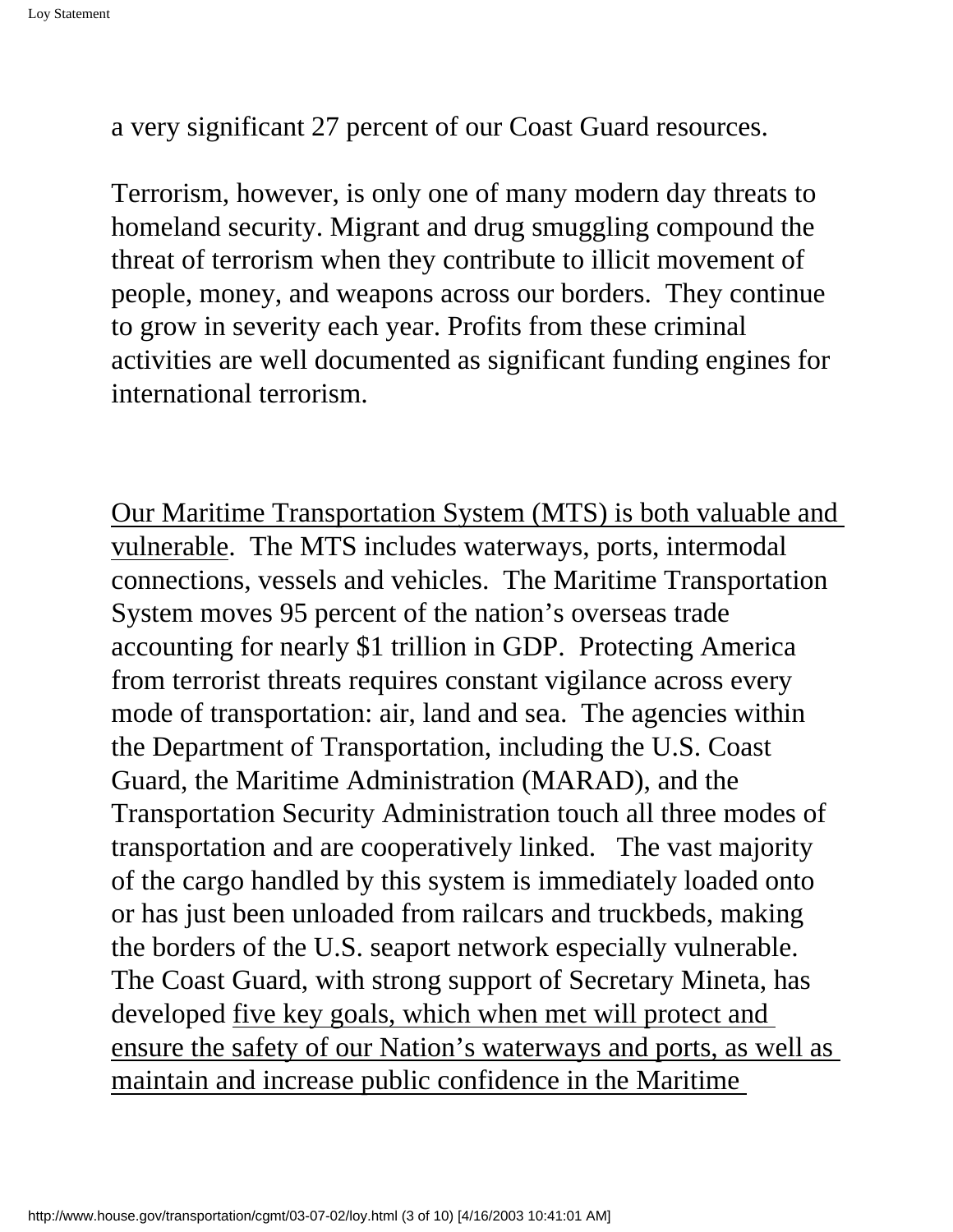Transportation System. In fiscal year 2003 the Coast Guard will make great strides in addressing these five goals:

BUILD MARITIME DOMAIN AWARENESS –The United States must have continuous awareness of all vessels – with their cargo and crew along with associated risk profiles– that operate to and from our ports, or transit our coastal waters. Determining a threat profile of each asset as far out to sea as possible works to optimize the "maritime sovereignty" that is required to ensure security of the maritime transportation system as well as the Nation in general. We will complete Port Vulnerability Assessments for the Nation's most critical ports. We are also requesting 300 personnel and \$88 million to establish intelligence fusion centers for the collection, analysis, and sharing of intelligence information. The initiatives in this component of our maritime homeland security strategy have the potential to significantly reduce security risks while allowing better decision-making and allocation of security resources.

ENSURE CONTROLLED MOVEMENT OF HIGH INTEREST VESSELS – We have categorized any vessel that could be used as a weapon of mass destruction and vessels carrying a large number of passengers (i.e. Liquefied Natural Gas carriers, chemical tankers and cruise ships) to be "High Interest" and subject to special scrutiny as they approach our ports. These vessels must be identified, and possibly boarded and inspected by Coast Guard personnel well offshore before a possible threat could cause harm to our nation's ports or people. This budget supports 160 Sea Marshals for armed escort of High Interest Vessels and provides the resources to increase on-the-water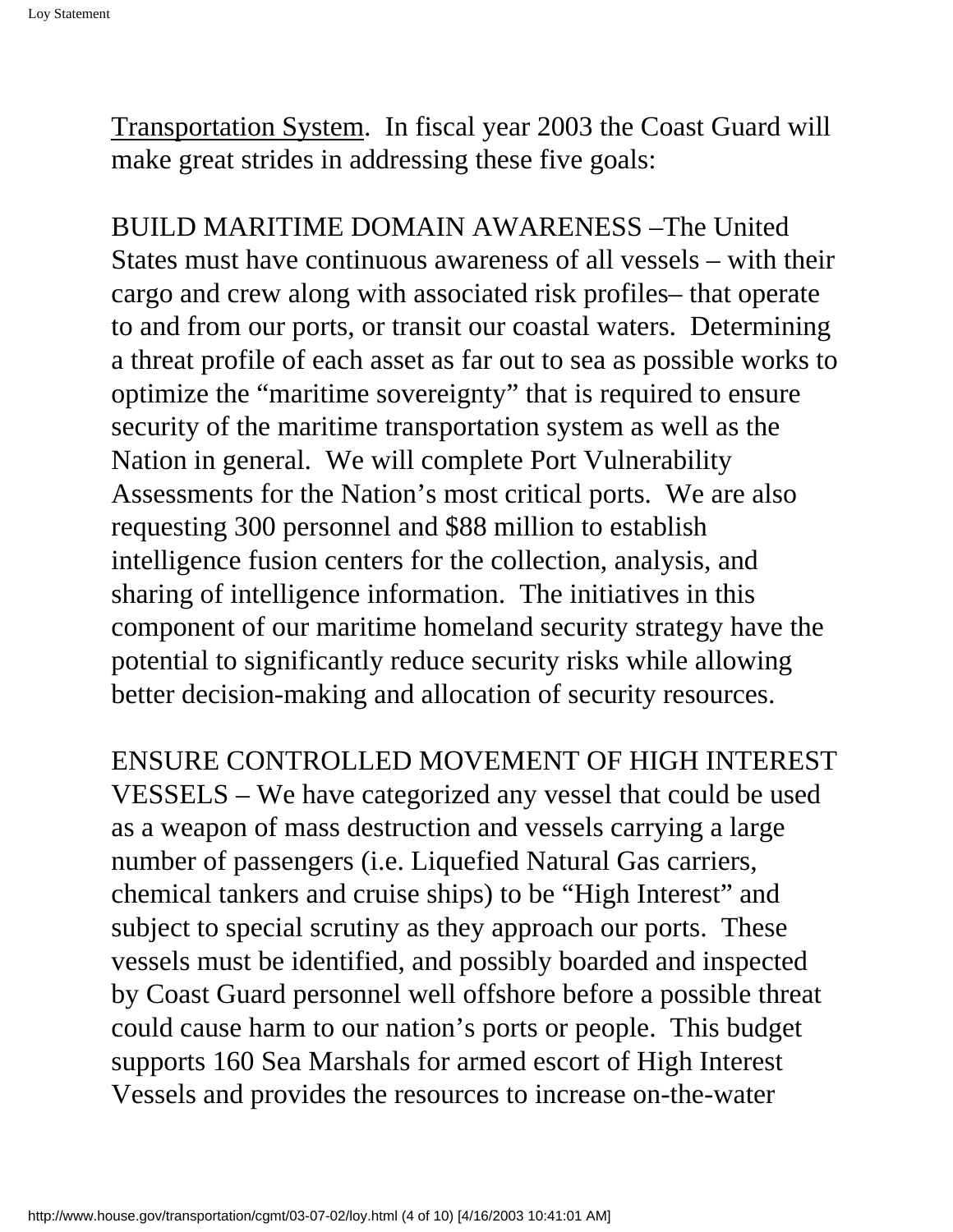patrols for all 49 Captain of the Port zones.

ENHANCE PRESENCE AND RESPONSE CAPABILITIES – Increased presence has great value as a deterrent and if a potential threat has been identified, the Coast Guard needs the capability to detect, intercept and interdict it, preferably on the high seas, using a layered defense of major cutters, patrol boats, and maritime patrol aircraft. Such action will effectively disrupt a terrorist's planned chain of events and prevent a possible catastrophic terrorist attack well before it threatens our shores. This budget completes the establishment of 6 Maritime Safety & Security Teams with nearly 500 active duty personnel. It will also add 26 more Port Security Response Boats and staffing for small boat stations.

PROTECT CRITICAL INFRASTRUCTURE AND ENHANCE COAST GUARD FORCE PROTECTION – The Coast Guard must take measures to ensure protection of our personnel, physical plant, and, consistent with the Administration's Critical Infrastructure Protection Program, information technology capabilities. The threats posed are wide and varied, and require considerable actions to safeguard the Coast Guard's people and resources. \$51 million is requested for Anti-Terrorism / Force Protection – with specific enhancements to physical infrastructure, cyber-security, personal protective equipment, and firearms and ammunition.

INCREASE DOMESTIC AND INTERNATIONAL OUTREACH – Addressing security risks in the maritime environment is an "all-hands" affair. It will require partnerships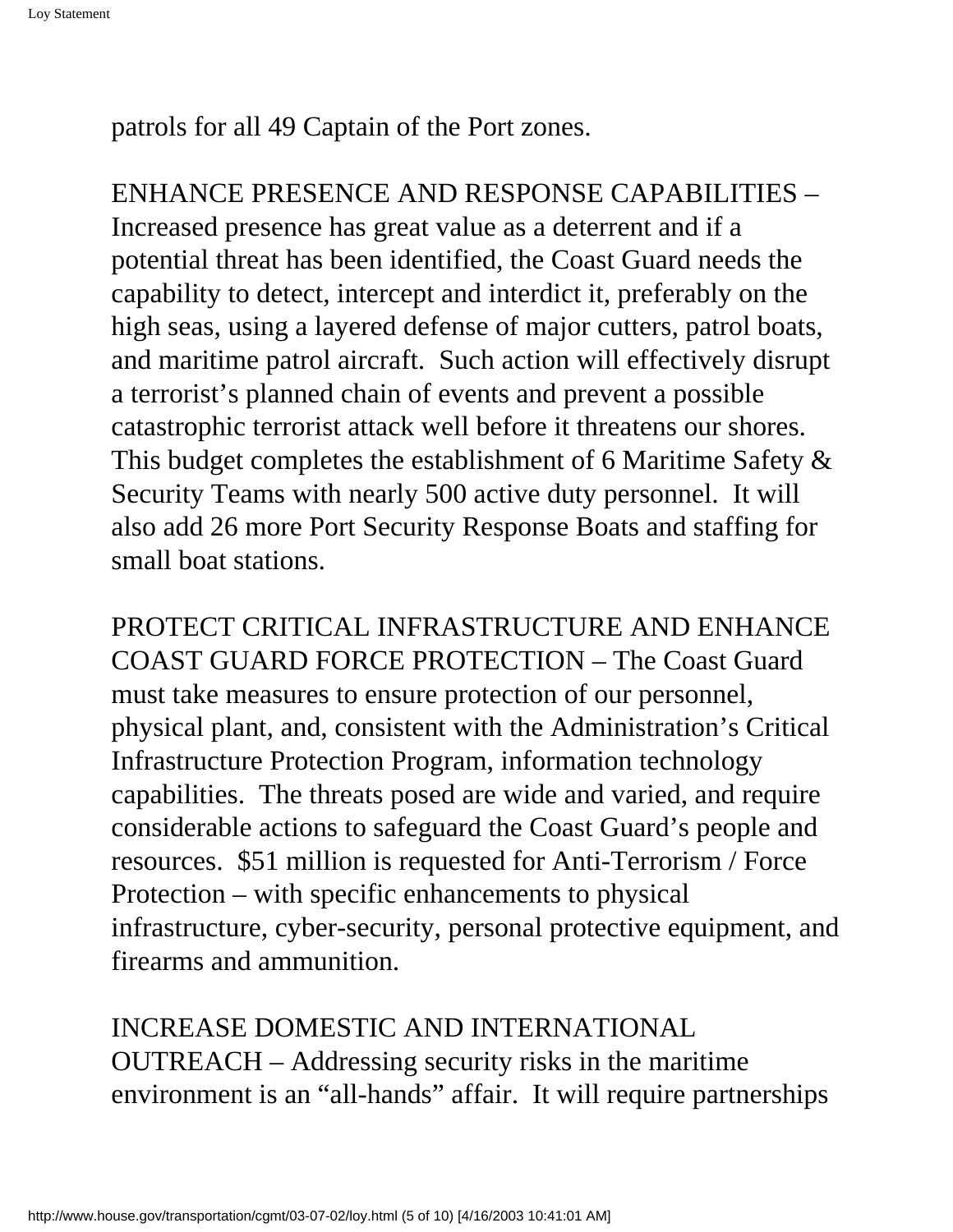and strategic relationships at home and abroad. To help build this security network, the Coast Guard will require robust security plans, including plans for commercial vessels, offshore structures, and waterfront facilities. These plans will address access control, credentialing of waterfront employees, state physical and other security issues. Coast Guard Captains of the Port, in concert with all other port stakeholders, will prepare antiterrorism contingency plans. All of these plans will be exercised periodically. The Coast Guard will continue to work with the International Maritime Organization to align international activities and improve security. The budget proposes 110 contingency response planners for worldwide seaport infrastructure security.

## **RESTORING OUR READINESS**

We must also continue our multi-year, phased efforts to restore readiness as we strive to establish equilibrium to sustain our "new normalcy." We must attend to traditional operations and perform appropriate training, maintenance and administrative work, while maintaining 'surge' capacity for emergency operations. We must ensure adequate levels of training, maintenance, and other support resources are in place to achieve the full measure of output from our ships, aircraft, and shore **facilities** 

Search and Rescue (SAR) - The Coast Guard remains the sole government agency that has the expertise, assets, and around the clock, on-call readiness to conduct Search and Rescue operations in all areas of the maritime environment. Through education, regulation, and enforcement efforts, as well as SAR operations,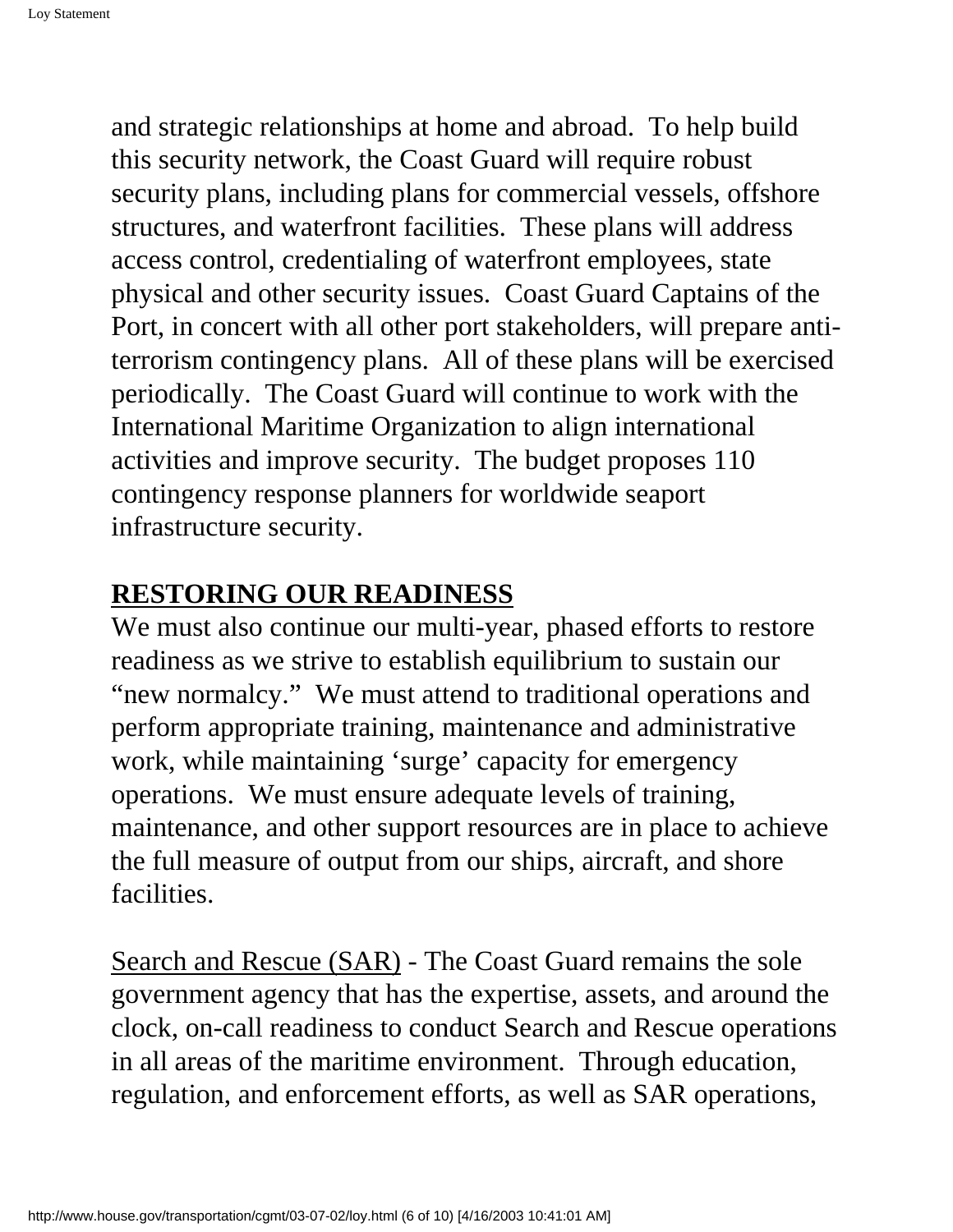the Coast Guard strives to reduce fatalities, injuries and property loss at sea. Annually, the Coast Guard responds to approximately 40,000 calls for assistance. In fiscal year 2001, the Coast Guard saved over 84 percent of all mariners in distress, over 4,100 lives.

The Coast Guard has undertaken a multi-year effort to improve our readiness at our small boat stations where many of the search and rescue cases take place. We added 67 personnel for back-up safety boat crews and tower watches at our surf rescue stations in fiscal year 2001. This year the Coast Guard is adding nearly 200 personnel to small boat stations and command centers. Additionally, we are opening a formal school for training Boatswain's Mates and establishing traveling small boat training teams, ensuring that our personnel have critical skills required to successfully carry out search and rescue missions. Personal protective clothing inventories have been enhanced to protect our crews from the harsh environment. This effort continues in fiscal year 2003 by adding another 174 personnel to our small boat stations to reduce the work hour requirements and enhance the retention of our front line personnel.

The National Distress & Response System Modernization Project (NDRSMP) – In addition to adding personnel to our emergency response system, we are making major commitments to the capital infrastructure that enables effective safety and security response capability. The Coast Guard is underway with a major re-capitalization of the Nation's "Maritime 911 System."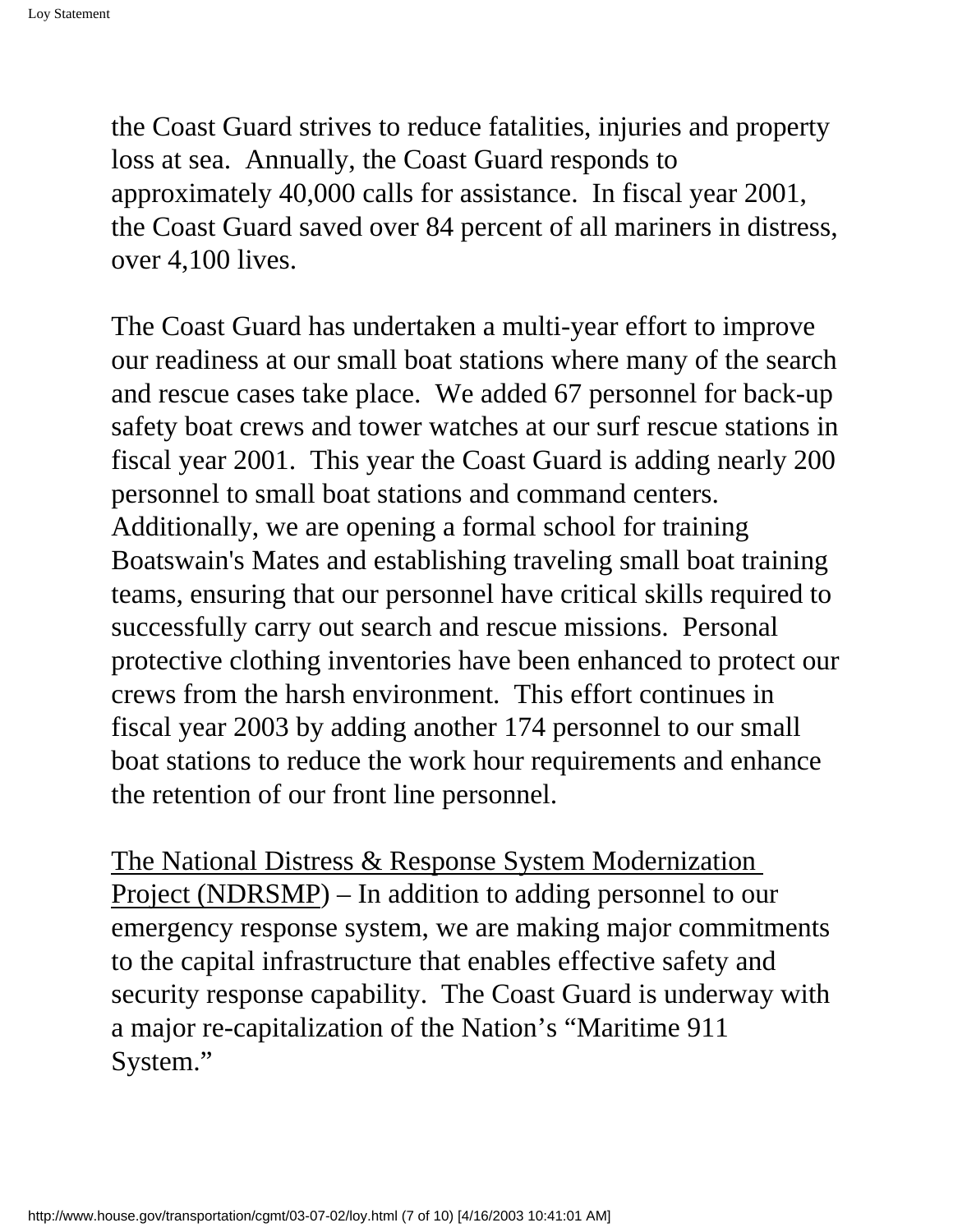The National Distress & Response System Modernization Project will update our 1970's technology to an integrated communications network that will greatly increase detection and localization of distress signals, eliminate known radio coverage gaps, and enhance Coast Guard command and control capabilities across all mission areas, including homeland security, on the Nation's inland and coastal waterways. This budget will fund the initial installation of NDRS equipment and networking at six of the Coast Guard's Group regions along the Atlantic, Gulf, and Pacific Coasts.

Human Capital - Our personnel remain our organization's most valuable resource. It is their hard work and dedication that have enabled the Coast Guard to adapt to evolving missions and changing operational environments. The Coast Guard's motto of Semper Paratus – always ready- is more a statement of our people's mindset than of the capabilities of our physical assets.

At his State of the Union address, President Bush emphasized the commitment of men and women in uniform to provide for our Nation's security and safety. He said, "*Our men and women in uniform deserve the best weapons, the best equipment, the best training -- and they also deserve another pay raise*." This budget reflects the President's desires.

## **SHAPING OUR FUTURE**

We must also plan the U.S. Coast Guard's future now. The ability to anticipate and respond to new threats, risks, demands and opportunities is critical to our success.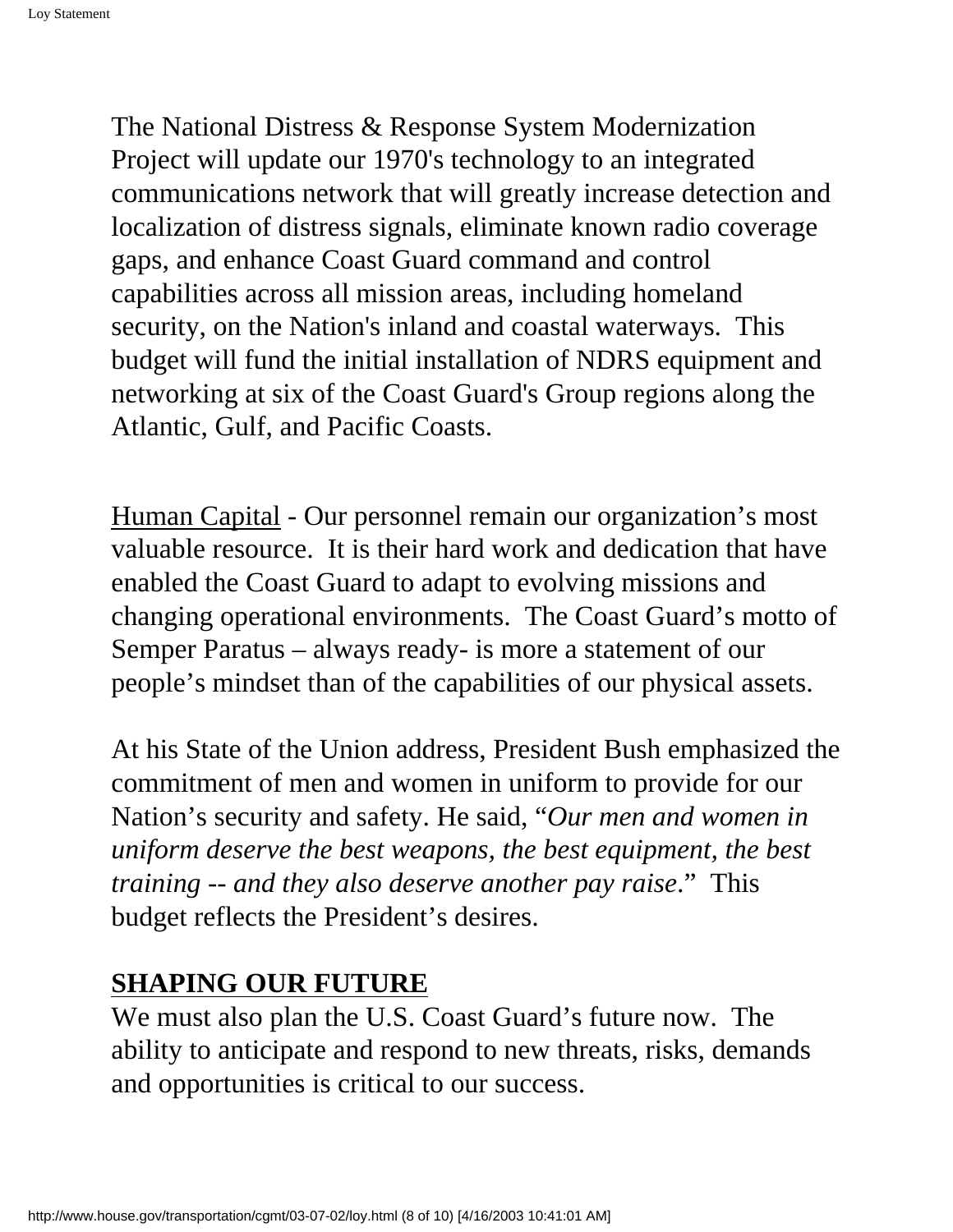The Integrated Deepwater System - Of the 39 similar naval services throughout the world, the U. S. Coast Guard has one of the oldest inventories of ships and aircraft. With great support from the Department of Transportation and the Administration, we're ready to move forward with our plans to recapitalize and upgrade our deepwater assets. During his recent trip to Portland, Maine, President Bush said we *"… must make sure our Coast Guard has a modern fleet of vessels."* Providing capability across all mission areas, our Deepwater assets are vital to the layered defense and response for Maritime Homeland Security. Deepwater is key to ensuring the Coast Guard can continue to fulfill all our missions and essential in providing a high level of "maritime domain awareness" to exercise and protect our national sovereignty.

## **CONCLUSION**

The President's fiscal year 2003 budget provides immediate capability for our Homeland Security responsibilities and continues to build upon past efforts to restore service readiness and shape the Coast Guard's future. The budget also demonstrates unwavering support for both the Deepwater project and National Distress and Response System Modernization Project (NDRSMP). The end result of the President's fiscal year 2003 budget will be a more capable Coast Guard that is correctly positioned for transformation into the Coast Guard of the 21st century.

I close with a quote from our Commander in Chief as he reflected on the Coast Guard's efforts as of late.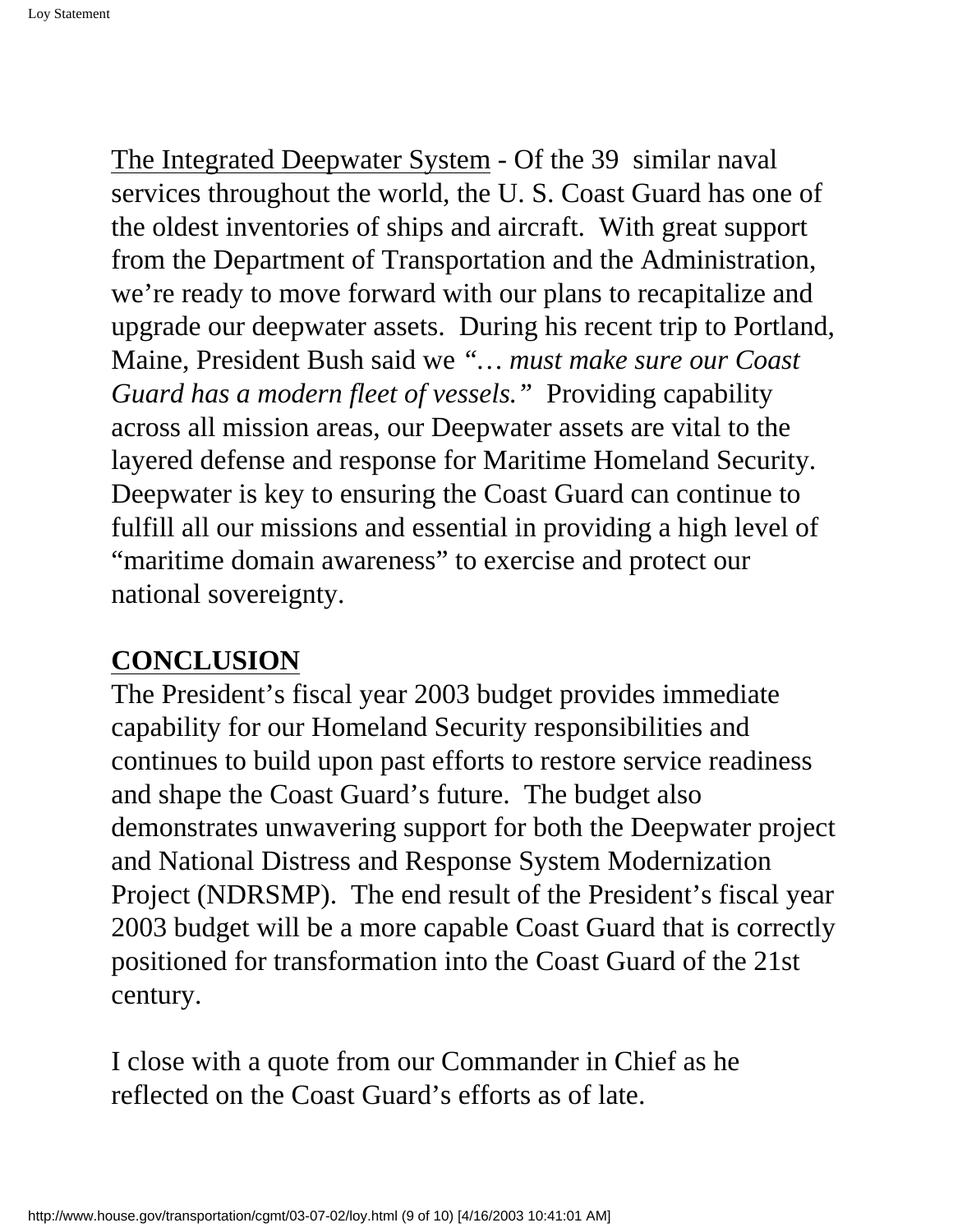"*I saw how the Coast Guard has responded after 9/11 and I know how important the Coast Guard is for the safety and security and the well-being of our American citizens.*

*This is a fine group of people, who don't get nearly as much appreciation from the American people as they should. And I'm here today [Jan 25, 2002] to say thanks, on behalf of all the citizens who appreciate the long hours you put in, the daring rescues you accomplish and the fine service you provide to our country. Oh, yes, we're on guard in America*."

Protecting our ports, waterways, and coastal regions, saving mariners in distress, interdicting illegal migrant and seizing drugs, or protecting our fisheries – With this budget the Coast Guard will be there to answer the call… Semper Paratus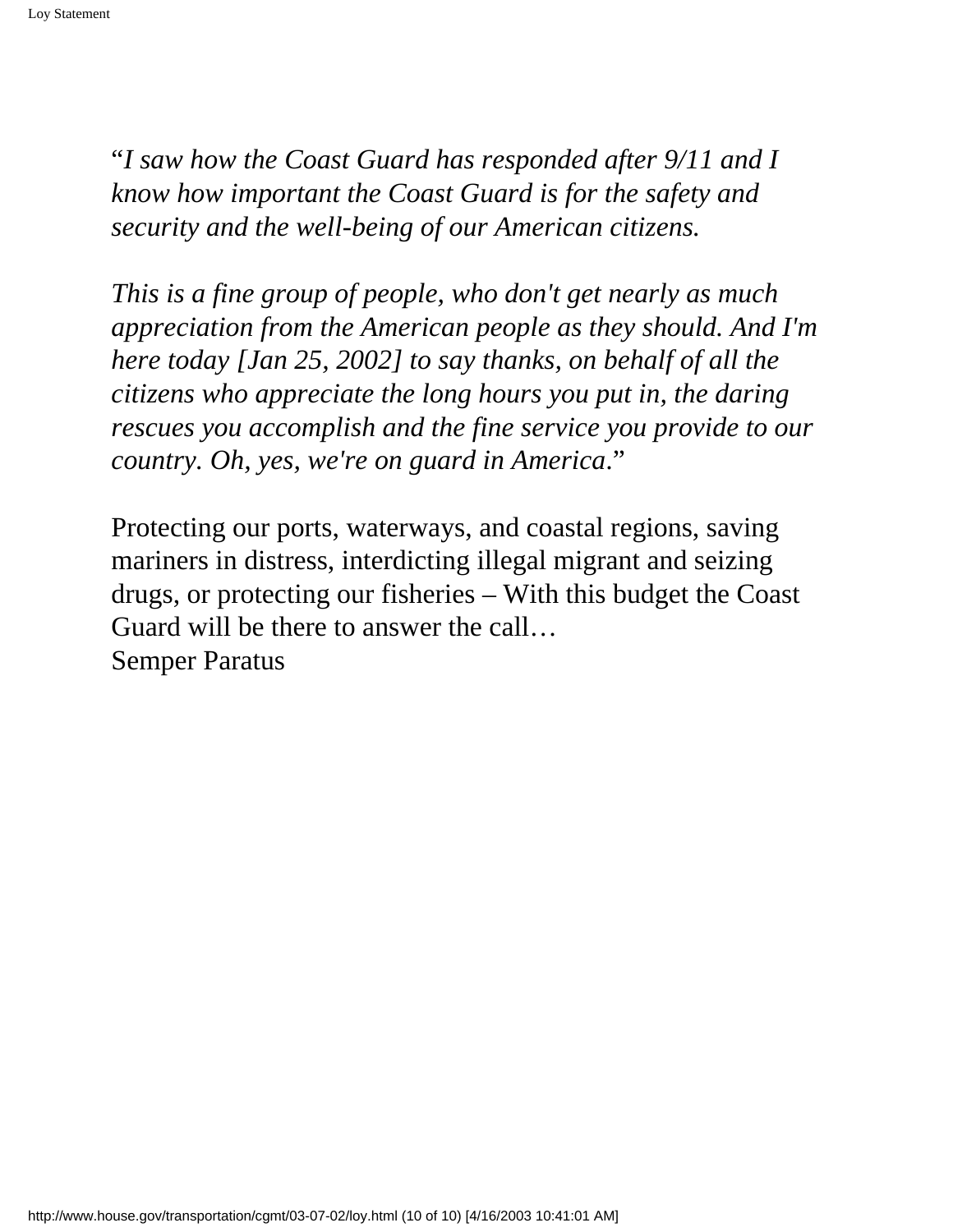# <span id="page-21-0"></span>DEPARTMENT OF TRANSPORTATION U. S. COAST GUARD STATEMENT OF MASTER CHIEF PETTY OFFICER OF THE COAST GUARD VINCENT W. PATTON, III ON THE FISCAL YEAR 2003 BUDGET AUTHORIZATION BEFORE THE SUBCOMMITTEE ON COAST GUARD AND MARITIME TRANSPORTATION COMMITTEE ON TRANSPORTATION AND INFRASTRUCTURE U.S. HOUSE OF REPRESENTATIVES MARCH 7, 2002

Mr. Chairman and distinguished members of this subcommittee, I am most appreciative of having the opportunity to speak before you, as this is my last time in my position regarding the issues, concerns, as well as the health and well-being of our Coast Guard's workforce.

I would like to begin my statement with a little known yet interesting historical event that occurred almost 188 years ago. It was October 1814 and our young country was engaged in another war, the "War of 1812" with Britain. The Revenue Cutter Service, the 'birth name' of today's Coast Guard, was tasked with protecting our nation's shores with a small handful of sparsely outfitted cutters in what can be easily considered a 'homeland security' mission. The small single-masted, one cannon capable Revenue Cutter EAGLE with a crew of 40, set out in search of a British warship that was raiding American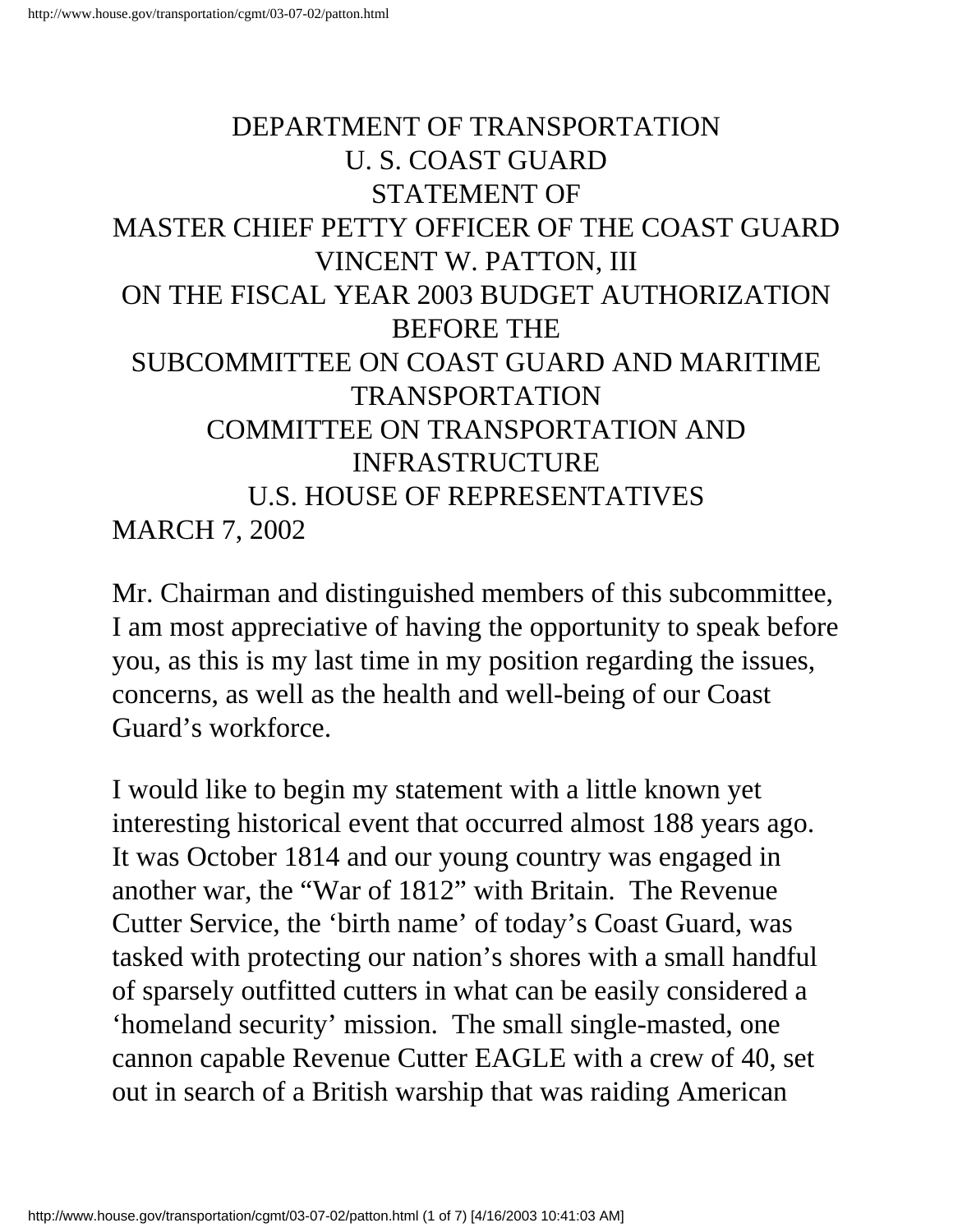commercial ships near Long Island Sound. After an all night search, the EAGLE caught up with the single-masted sloop, which was being escorted by a much larger two-masted, multigunned vessel known as a 'brig.' Out-gunned and undermanned, the EAGLE's captain quickly devised a plan, ordering his crew to run their ship aground and drag its cannon to the top of a bluff where they could gain a better advantage. Once in place, the EAGLE offered the first volley of fire against the two British ships. As ammunition ran low, crewmembers returned to their grounded vessel under heavy fire and obtained more. They also risked their life to replace the ship's ensign that had been shot away during the battle, a visual symbol that the EAGLE was not going to give up the fight. Unable to keep up with the need for ammunition, the EAGLE crew became innovative, dug out enemy cannon balls, and returned fire with great accuracy. The battle raged for over 12 hours until the Brits finally had enough of the EAGLE's will to survive and withdrew their warships. The ships had suffered heavy damage, mostly from their own cannon balls fired from EAGLE's lone cannon. This event, in my view, captures the true essence of the legacy of our service.

On that unforgettable day of September 11th, the Coast Guard was again called upon to fulfill it's duties of homeland security, and our Coast Guard personnel, active duty, reserve, civilian and auxiliarists, performed just as admirably and with much the same vigor and sacrifice as the EAGLE. Over 2,800 reservists were activated and all available resources were immediately pressed into action and remain today ever vigilant in protecting our nation's shores, a true testament of our service's multi-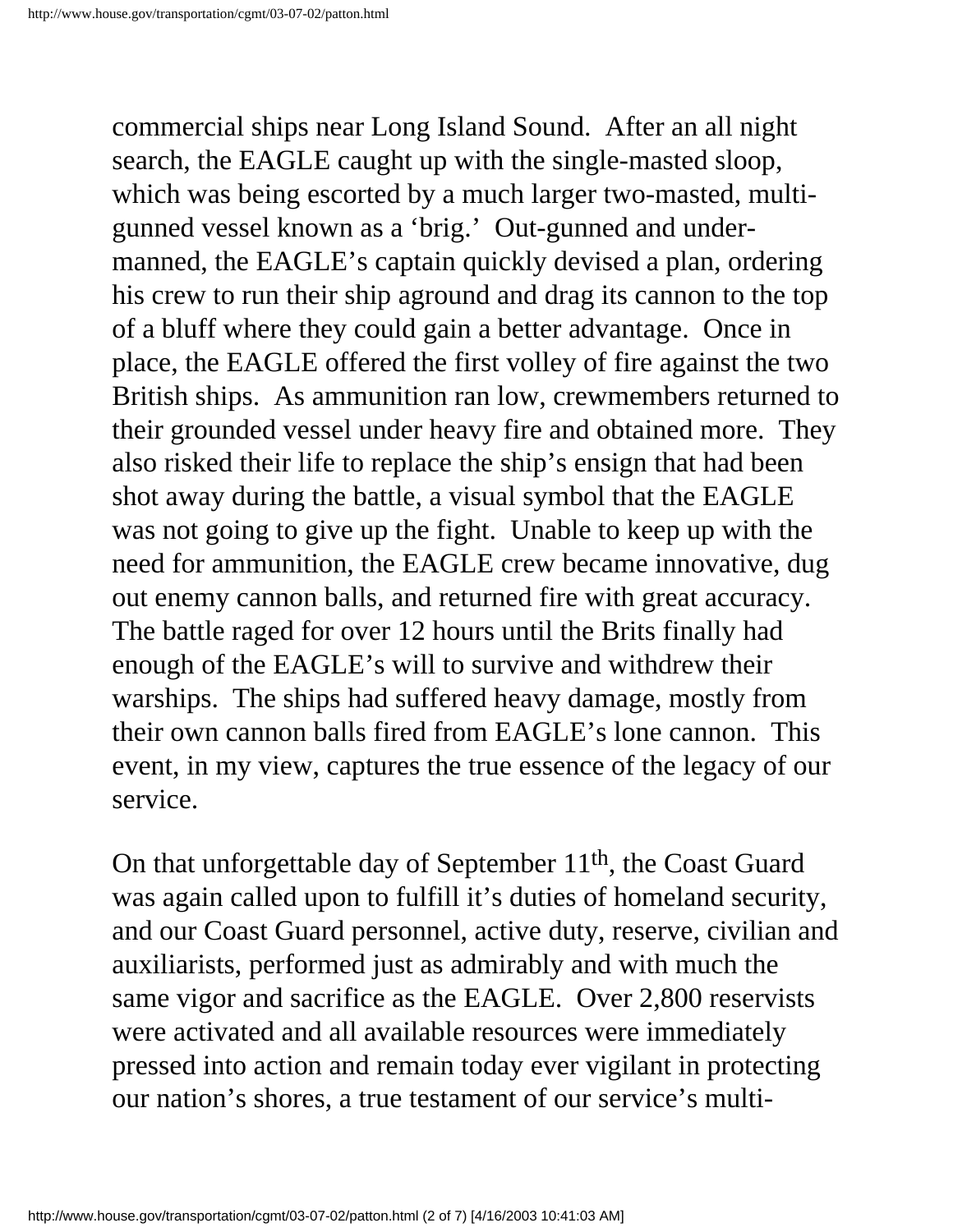## mission maritime culture.

I speak on behalf of the entire Coast Guard. We are all extremely grateful this committee, Congress and the administration for your support of the Coast Guard's fiscal year 2002 budget, your recognition of the Coast Guard's increased responsibilities through Supplemental support, and your thoughtful review of our service's fiscal year 2003 budget submission.

I also thank you for recognizing the sacrifices, needs and concerns of our service people. You have responded to major issues of our military personnel such as pay and compensation, housing, and family health care through the recent passage of the National Defense Authorization Act of 2002 (NDAA-02) and I look forward to your continued support of these initiatives in the NDAA-03 proposals. These initiatives are extremely important towards helping our recruiting and retention efforts. My senior enlisted counterparts from the DOD services and I agree, we must keep moving forward in enhancing military pay and compensation so we can maintain an efficient, enthusiastic, and effective military workforce, and remain competitive with the private sector to attract the best and brightest into the Armed Services.

Though many aspects of service life have been improved over the past four years, there are still significant challenges that face the Coast Guard today. In order to continue the outstanding performance of our workforce and continue to instill pride and professionalism, we must be vigilant in continuing to invest in the future. Many of our operational assets are aged to being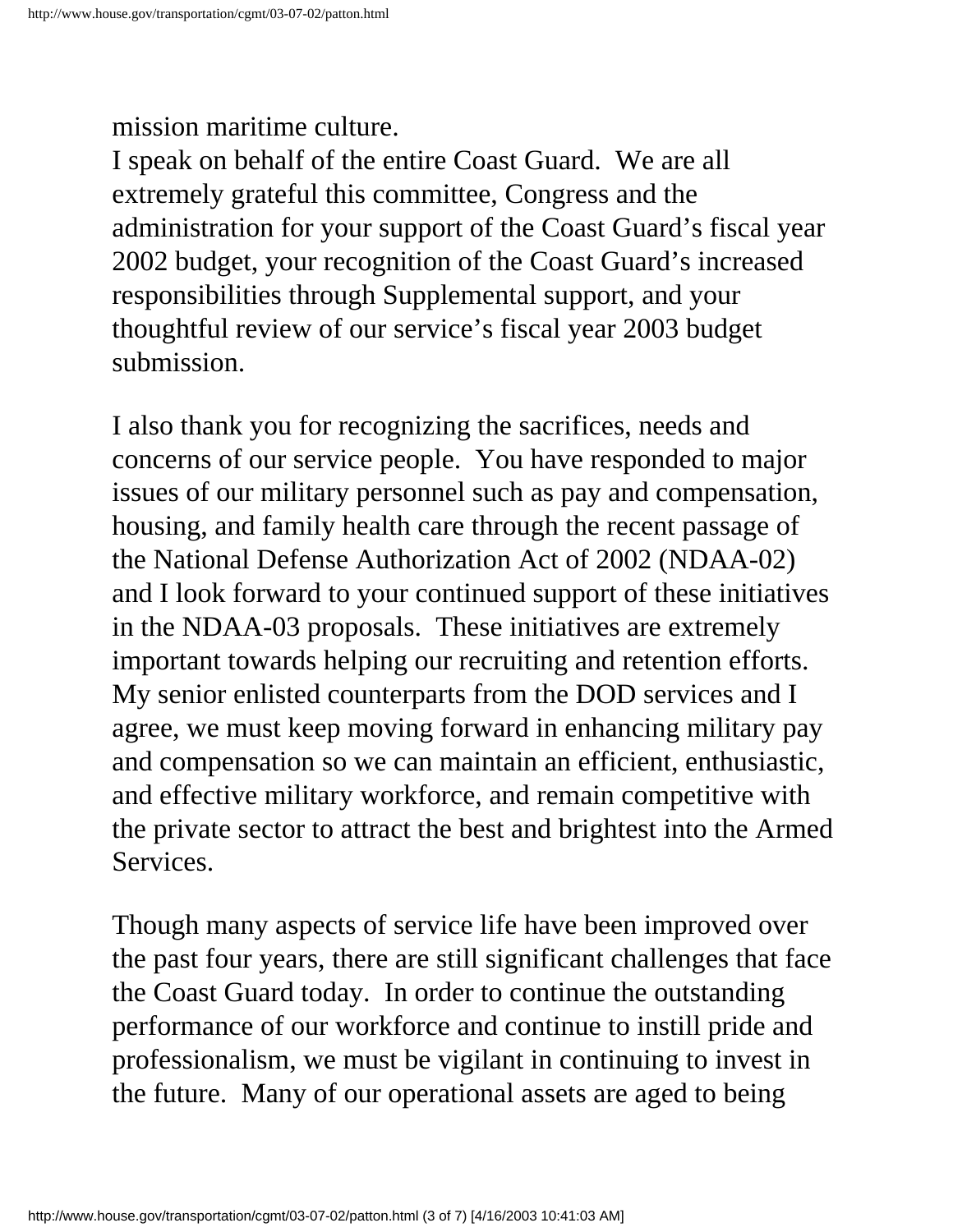extremely labor-intensive to which the workload has often times been overwhelming keeping equipment working properly and safely. Our people do not want to fail – but they also are in danger at times and put at risk because of the very equipment used to perform their jobs.

One such example which illustrates the danger our people face as a result of working with aged equipment occurred a little more than a year ago aboard the 50-plus year old cutter STORIS on patrol in the Bering Sea. The cutter's small boat with nine crewmembers onboard was preparing to be lowered to conduct a fisheries enforcement boarding when something in the clutch system on the boat lowering mechanism gave way. Then, one of the two davit arms broke, leaving the small boat hanging vertically, dumping the small boat occupants into the icy waters of the Bering Sea. It took quick thinking and action by two STORIS crewmembers, petty officers David An and Jeff Reynolds, who dove into the water to rescue them. Having served as a boarding officer myself in the Bering Sea, I know first hand the dangers of that environment, thus this rescue was indeed phenomenal. It was indeed a difficult and an even scary situation, where we could have very well encountered some serious injuries or loss of life from this mishap. Mishaps relating to faulty equipment on other cutters that fall in the 'thirty-something' age group are not uncommon and often occur in harsh environments like the Bering Sea. Coasties performing their duties on aged equipment only adds to an already high-risk situation.

I feel it is important to bring this up, especially with this being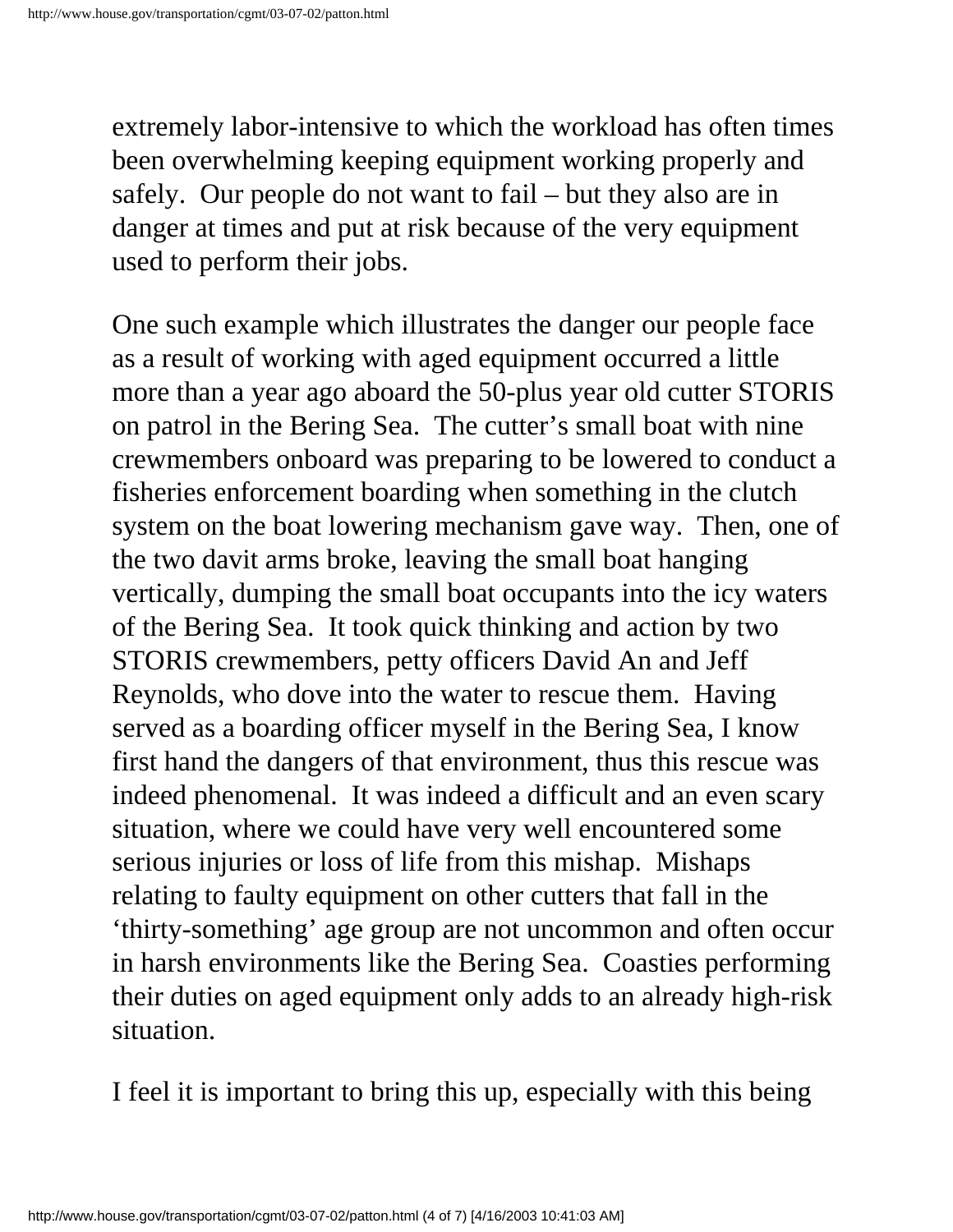my last opportunity to speak before this committee in my position for one paramount reason.

With the increased Maritime Homeland Security mission requirements that the Coast Guard has recently realized, the workload continues to increase among our operational and support units, where crews work day and night doing what they can to keep our ships and boats running, planes flying, and even to ensure our personnel are paid properly. While our people are filled with pride of serving their country, and the love of the Coast Guard, they also are extremely frustrated because they want to do a good job, but feel hampered by not having the right tools or equipment and by having to devote additional work hours and personnel to keep up with the tasks so we can perform our missions. I believe we are losing good people who would otherwise be willing to stay if they had the adequate tools and equipment to allow them to do their job more efficiently and effectively.

I am a subscriber to our Commandant's credo that "Preparation Equals Performance." I interpret this to mean, *prepare* our people well, so they can *perform* well. Just as the inspiring story of the EAGLE which I told earlier – our Coast Guard members today have the desire and enthusiasm to do their best, and succeed in their mission without fail. As their advocate, I have a commitment and an obligation to ensure that their

voices are heard.

The Coast Guard is presently investing in long-term solutions such as recapitalizing operational assets through the Integrated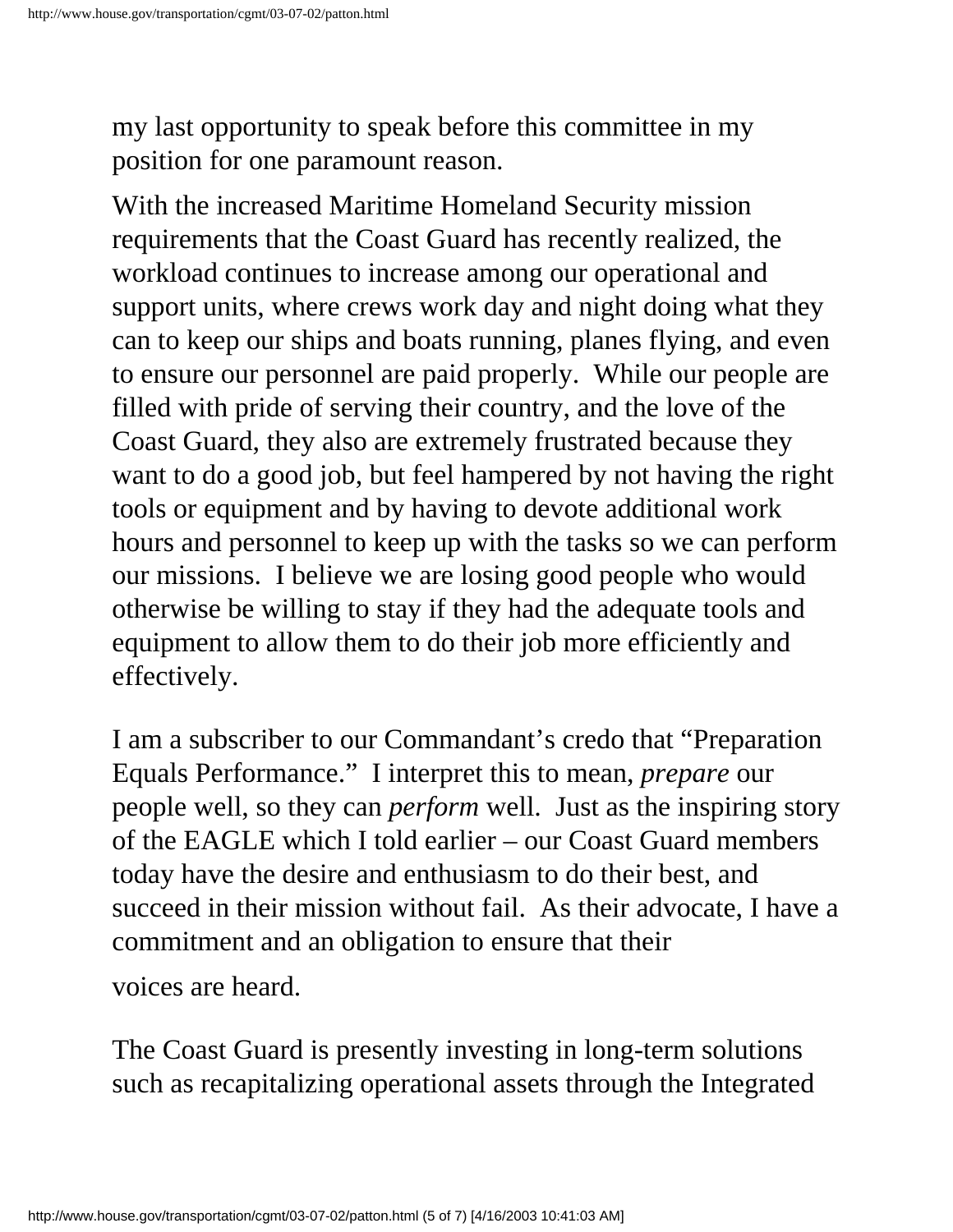Deepwater Systems project and enhancing our Search and Rescue response capabilities through the National Distress and Response Systems Modernization Project (NDRSMP). Furthermore, we are dedicating needed resources to improve our search and rescue staffing standards. Your continued support of these initiatives is a positive reinforcement to the troops and greatly appreciated.

As I close my testimony I must again publicly state that in the words of one of our most famous Coast Guardsmen and my personal friend and mentor, Chief Journalist Alex Haley to "find the good and praise it!" We have a countless number of people in the past year who have performed admirably and proudly. First, I ask that we please keep in our thoughts and prayers the families of Boatswain's Mate Second Class Scott Chism, and Fireman Chris Ferreby. These two young men lost their lives in the performance of their duties in March of last year, near Niagara River, NY. Although I did not know them personally, they were part of my Coast Guard family and there is not a day that goes by where I do not think of them. This unfortunate incident is a grim reminder that we place our people in extreme risks and danger every day, and it should not be taken for granted. It's the nature of our business, which we so proudly serve. Our people carry out these often difficult and dangerous tasks without complaint or concern. It's important that we should remind ourselves ever so often that in the Coast Guard; there is no such thing as "routine".

I am honored to have served for our Secretary of Transportation, Norm Mineta, who was appointed an honorary command master